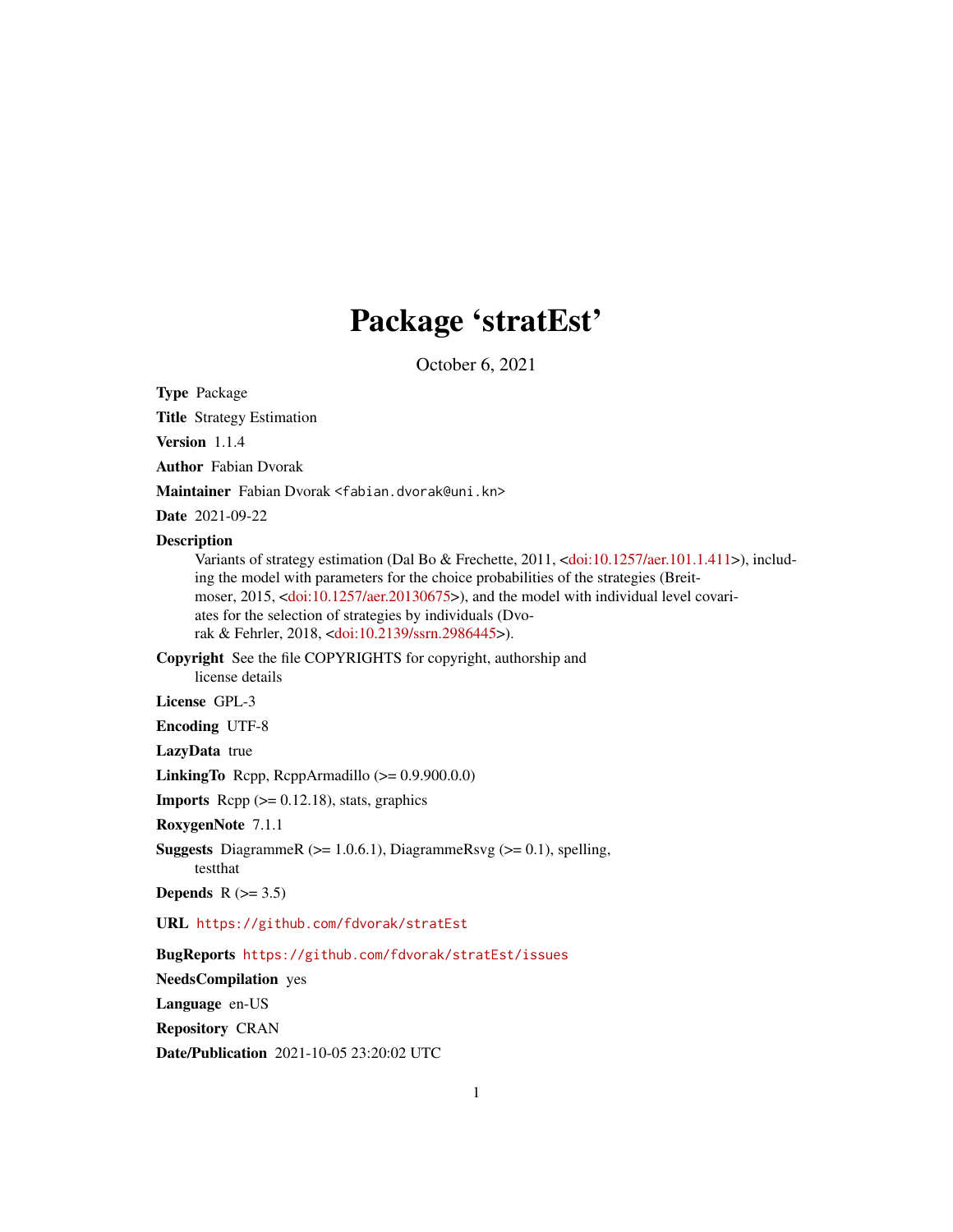## <span id="page-1-0"></span>R topics documented:

|       |                                                                                                         | $\overline{2}$ |
|-------|---------------------------------------------------------------------------------------------------------|----------------|
|       | $data$ DFS2020                                                                                          | $\overline{3}$ |
|       |                                                                                                         | $\overline{4}$ |
|       | data. $WXZ2014$                                                                                         | 5              |
|       | DF2011                                                                                                  | 6              |
|       | <b>DFS2020</b>                                                                                          | 6              |
|       | FRD2012                                                                                                 | 7              |
|       |                                                                                                         | 8              |
|       |                                                                                                         | 9              |
|       | is.stratEst. model.                                                                                     | 9              |
|       |                                                                                                         | 10             |
|       |                                                                                                         | 10             |
|       |                                                                                                         | 12             |
|       |                                                                                                         | 12             |
|       |                                                                                                         | 13             |
|       | $print.startEst.startegy \dots \dots \dots \dots \dots \dots \dots \dots \dots \dots \dots \dots \dots$ | 13             |
|       |                                                                                                         | 14             |
|       |                                                                                                         | 14             |
|       |                                                                                                         | 15             |
|       |                                                                                                         | 16             |
|       |                                                                                                         | 18             |
|       |                                                                                                         | 20             |
|       | stratEst                                                                                                | 21             |
|       |                                                                                                         | 26             |
|       |                                                                                                         | 27             |
|       |                                                                                                         | 29             |
|       |                                                                                                         | 34             |
|       |                                                                                                         | 36             |
|       |                                                                                                         | 37             |
|       |                                                                                                         | 38             |
|       |                                                                                                         | 39             |
|       |                                                                                                         | 39             |
|       |                                                                                                         | 40             |
| Index |                                                                                                         | 41             |

data.DF2011 *Data of Dal Bo and Frechette (2011)*

### Description

The dataset of Dal Bo and Frechette (DF2011, 2011) as stratEst.data frame.

#### Usage

data(data.DF2011)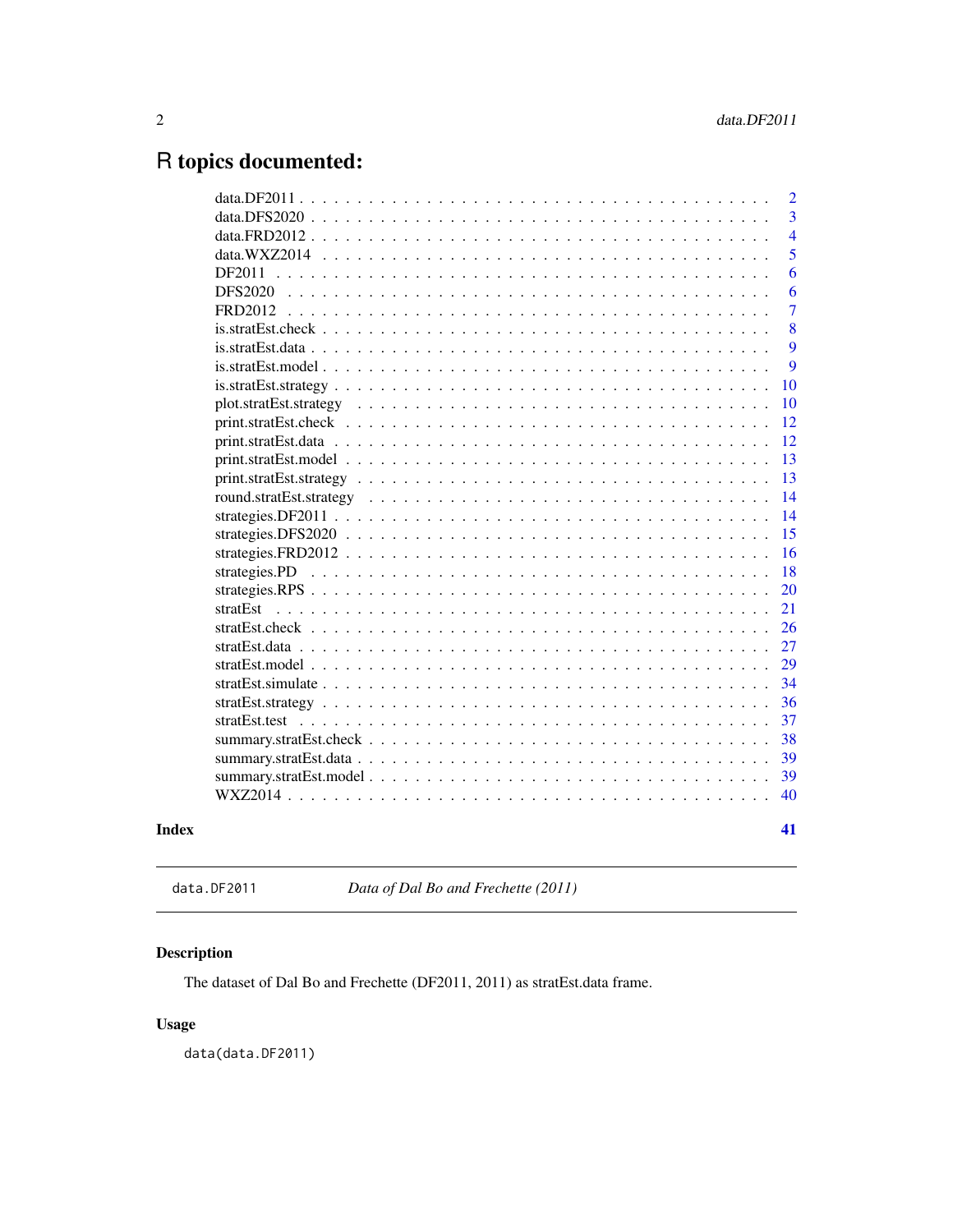<span id="page-2-0"></span>A data frame with 7358 rows and 7 variables:

treatment A treatment identifier of the experiment.

id Variable which identifies a participant.

game The supergame number.

period The period of the supergame.

- choice A factor with two levels which is indicates if the participant cooperates (c) or defects (d) in the current period.
- other.choice A factor with two levels which indicates if the other participant cooperates (c) or defects (d) in the current period.
- input A factor with four levels which is indicates the action profile in the previous round. The first letter indicates the action of the participant, the second letter the action of the partner in the previous round. In the first round of a game the input is NA.

#### Source

<https://www.aeaweb.org/articles?id=10.1257/aer.101.1.411>

#### References

Dal Bo P, Frechette GR (2011). "The Evolution of Cooperation in Infinitely Repeated Games: Experimental Evidence." *American Economic Review*, 101(1), 411-429.

data.DFS2020 *Data of Dvorak, Fischbacher and Schmelz (2020)*

#### **Description**

A stratEst.data object with observations from an experiment on social influence.

#### Usage

data(data.DF2011)

#### Format

A data frame with 569 rows and 8 variables:

id A vector of integers which identifies the participant.

game A vector of integers which identifies the game.

period A vector of integers which identifies the period.

others.choices A factor with two levels which indicates if the choices of the other two group members are in line (in line) or not in line (not in line) with the preference of the participant.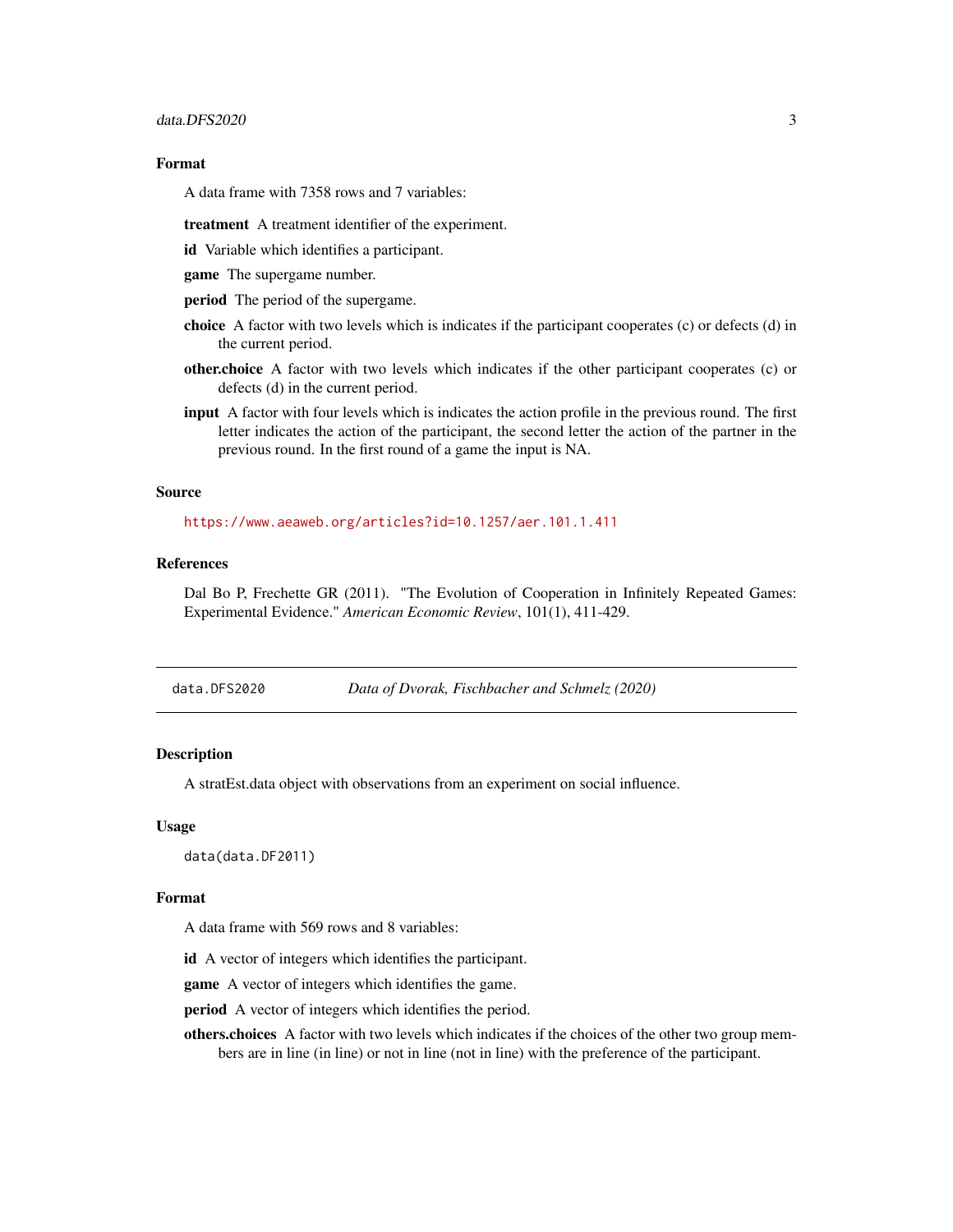- <span id="page-3-0"></span>choice A factor with two levels which is indicates if the participant deviates (deviate) from or follows (follow) the own preference in the current period.
- intercept An intercept. One for every observation.
- conformity.score The conformity score of the participant in a post-experimental conformity questionnaire (Mehrabian and Stefl, 1995).
- input A factor which indicates the input for the strategies. The variable choice with two levels which is indicates if the participant deviates (deviate) from or follows (follow) the own preference in the current period.

#### References

Dvorak F, Fischbacher U, Schmelz K (2020). "Incentives for Conformity and Anticonformity." *TWI Working Paper Series*.

Mehrabian A, Stefl CA (1995). "Basic Temperament Components of Loneliness, Shyness, and Conformity." *Social Behavior and Personality*, 23(3), 253–263.

data.FRD2012 *Data of Fudenberg, Rand, and Dreber (2012)*

#### **Description**

The dataset of Fudenberg, Rand, and Dreber (2012) as stratEst.data frame.

#### Usage

data(data.FRD2012)

#### Format

A data frame with 13126 rows and 10 variables:

treatment A factor with six levels which identifies the treatments of the experiment.

id A vector of integers which identifies the participant.

game A vector of integers which identifies the supergame.

**period** A vector of integers which identifies the period of the supergame.

- choice A factor with two levels which is indicates if the participant cooperates (c) or defects (d) in the current period.
- last.choice A factor with two levels which indicates if the participant cooperated (c) or defected (d) in the previous period.
- **last.other** A factor with two levels which indicates if the other participant cooperated (c) or defected (d) in the previous period.
- bc A factor which indicates the benefit to cost ratio of the treatment.
- error A factor which indicates the noise level of the treatment.
- input A factor with four levels which is indicates the action profile in the previous round. The first letter indicates the action of the participant, the second letter the action of the partner in the previous round. In the first round of a game the input is NA.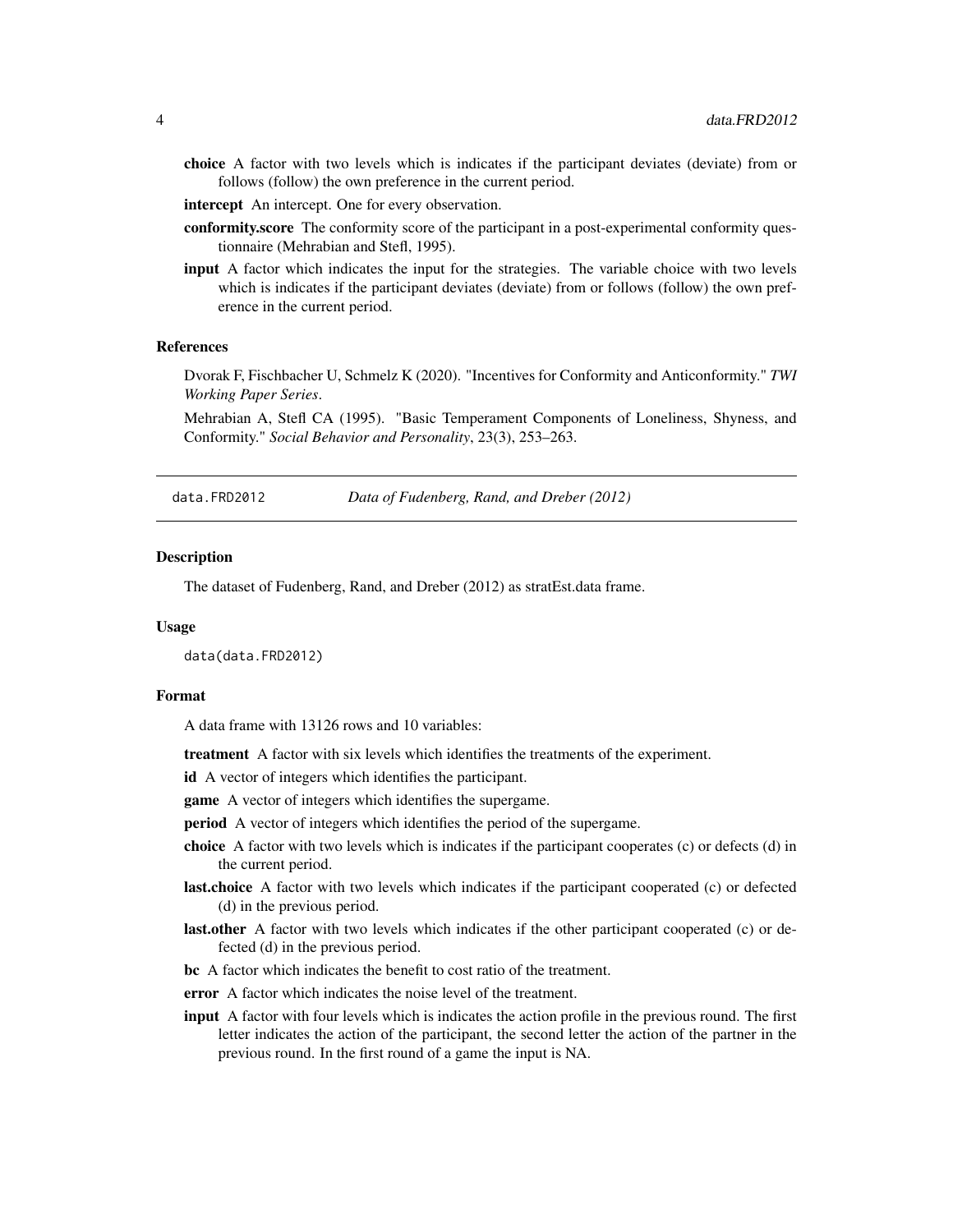#### <span id="page-4-0"></span> $data. WXZZ014$  5

#### Source

<https://www.aeaweb.org/articles?id=10.1257/aer.102.2.720>

#### References

Fudenberg D, Rand DG, Dreber A (2012). "Slow to Anger and Fast to Forgive: Cooperation in an Uncertain World." *American Economic Review*, 102(2), 720-749.

data.WXZ2014 *Data of the rock-paper-scissors game from Wang, Xu, and Zhou (2014)*

#### Description

A stratEst.data object that contains the data of Wang, Xu, and Zhou (2014).

#### Usage

```
data(data.WXZ2014)
```
#### Format

A stratEst.data object with 21.600 rows and 7 variables:

id Variable which identifies the participant.

game The identifier of the game.

period The period within the game.

- choice A factor with three levels which indicates if the player chooses rock, paper or scissors.
- other\_choice A factor with three levels which indicates if the other player chooses rock, paper or scissors.
- result A factor with three levels which indicates if the result for the player.
- input A factor with three levels which is indicates the action in the previous round. In the first period of a game the input is NA.

#### References

Wang Z, Xu B, Zhou HJ (2014). "Social Cycling and Conditional Responses in the Rock-Paper-Scissors Game." *Scientific Reports*, 4(1), 2045-2322.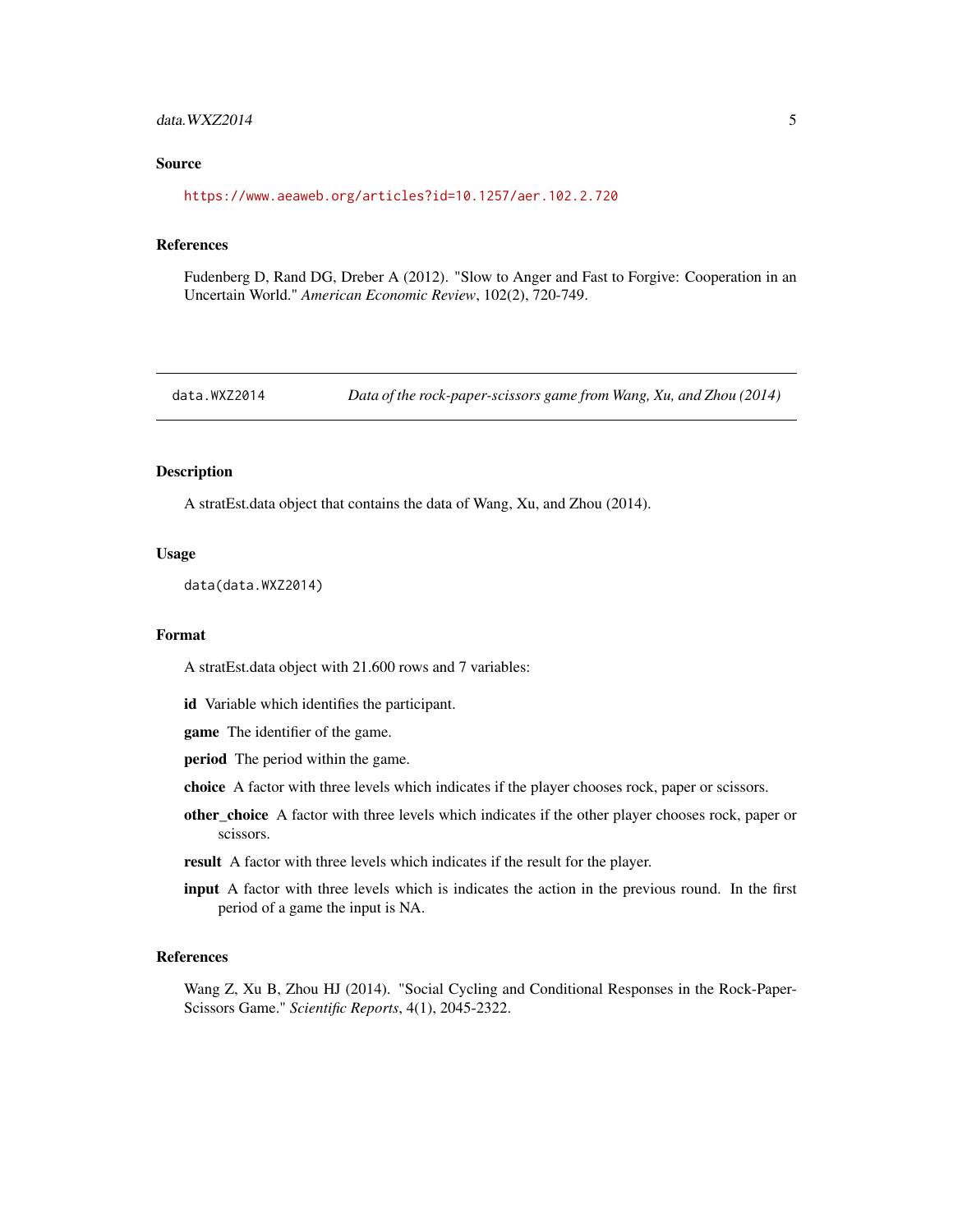<span id="page-5-0"></span>

#### Description

A dataset with observations from the repeated prisoner's dilemma experiment of Dal Bo and Frechette (2011).

#### Usage

data(DF2011)

#### Format

A data frame with 7358 rows and 6 variables:

treatment A factor with six levels which identifies the treatments of the experiment.

id A vector of integers which identifies the participant.

game A vector of integers which identifies the supergame.

period A vector of integers which identifies the period of the supergame.

- choice A factor with two levels which is indicates if the participant cooperates (c) or defects (d) in the current period.
- other.choice A factor with two levels which indicates if the other participant cooperates (c) or defects (d) in the current period.

#### Source

<https://www.aeaweb.org/articles?id=10.1257/aer.101.1.411>

#### References

Dal Bo P, Frechette GR (2011). "The Evolution of Cooperation in Infinitely Repeated Games: Experimental Evidence." *American Economic Review*, 101(1), 411-429.

DFS2020 *Data of Dvorak, Fischbacher and Schmelz (2020)*

#### Description

A dataset with observations from an experiment on social influence.

#### Usage

data(DF2011)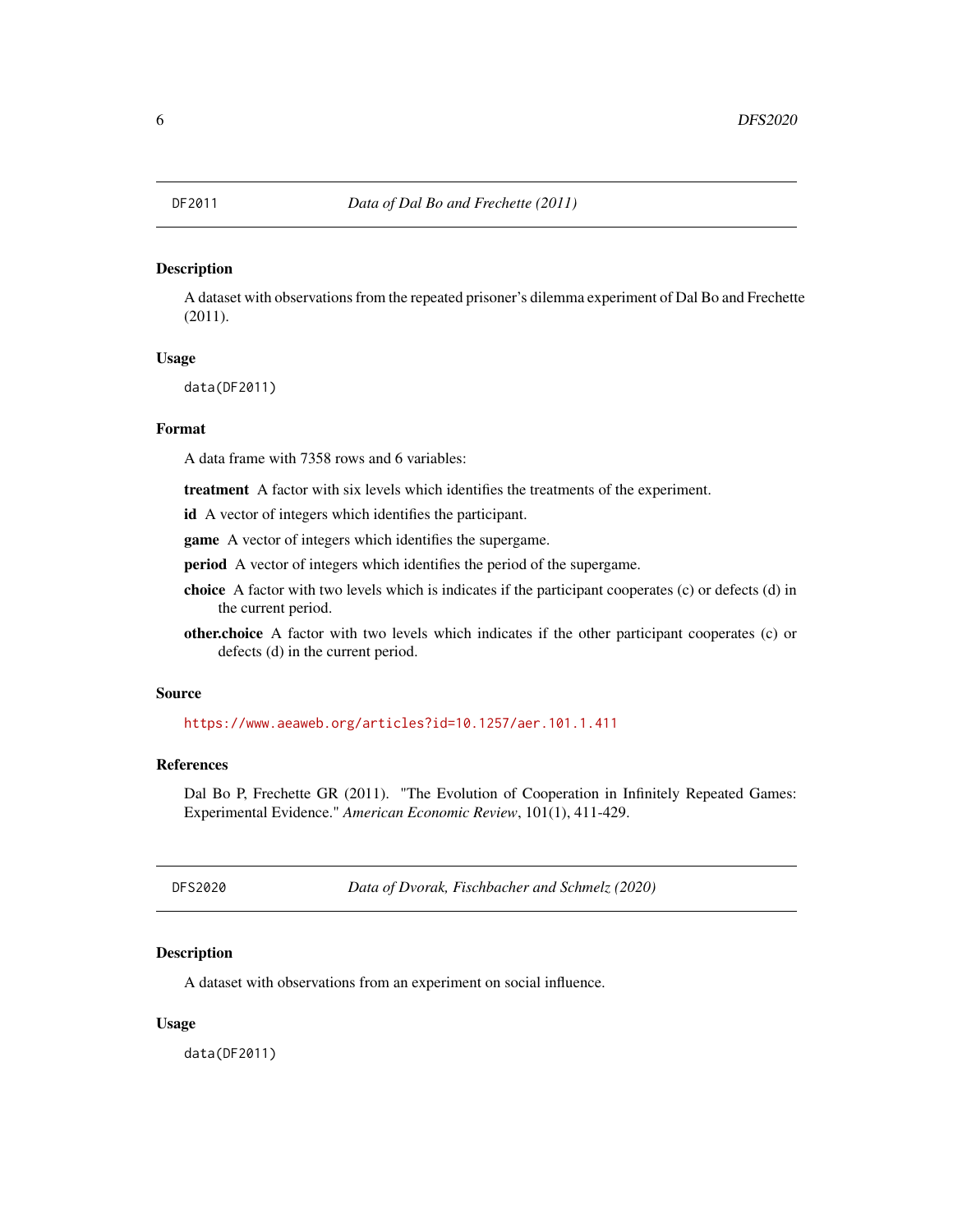#### <span id="page-6-0"></span> $FRD2012$   $7$

#### Format

A data frame with 569 rows and 7 variables:

id A vector of integers which identifies the participant.

game A vector of integers which identifies the game.

period A vector of integers which identifies the period.

- others.choices A factor with two levels which indicates if the choices of the other two group members are in line (in line) or not in line (not in line) with the preference of the participant.
- choice A factor with two levels which is indicates if the participant deviates (deviate) from or follows (follow) the own preference in the current period.

intercept An intercept. One for every observation.

conformity.score The conformity score of the participant in a post-experimental conformity questionnaire (Mehrabian and Stefl, 1995).

#### References

Dvorak F, Fischbacher U, Schmelz K (2020). "Incentives for Conformity and Anticonformity." *TWI Working Paper Series*.

Mehrabian A, Stefl CA (1995). "Basic Temperament Components of Loneliness, Shyness, and Conformity." *Social Behavior and Personality*, 23(3), 253–263.

FRD2012 *Data of Fudenberg, Rand, and Dreber (2012)*

#### Description

A dataset with observations from the repeated prisoner's dilemma experiment of Fudenberg, Rand, and Dreber (2012).

#### Usage

data(FRD2012)

#### Format

A data frame with 13126 rows and 9 variables:

treatment A factor with six levels which identifies the treatments of the experiment.

id A vector of integers which identifies the participant.

game A vector of integers which identifies the supergame.

period A vector of integers which identifies the period of the supergame.

choice A factor with two levels which is indicates if the participant cooperates (c) or defects (d) in the current period.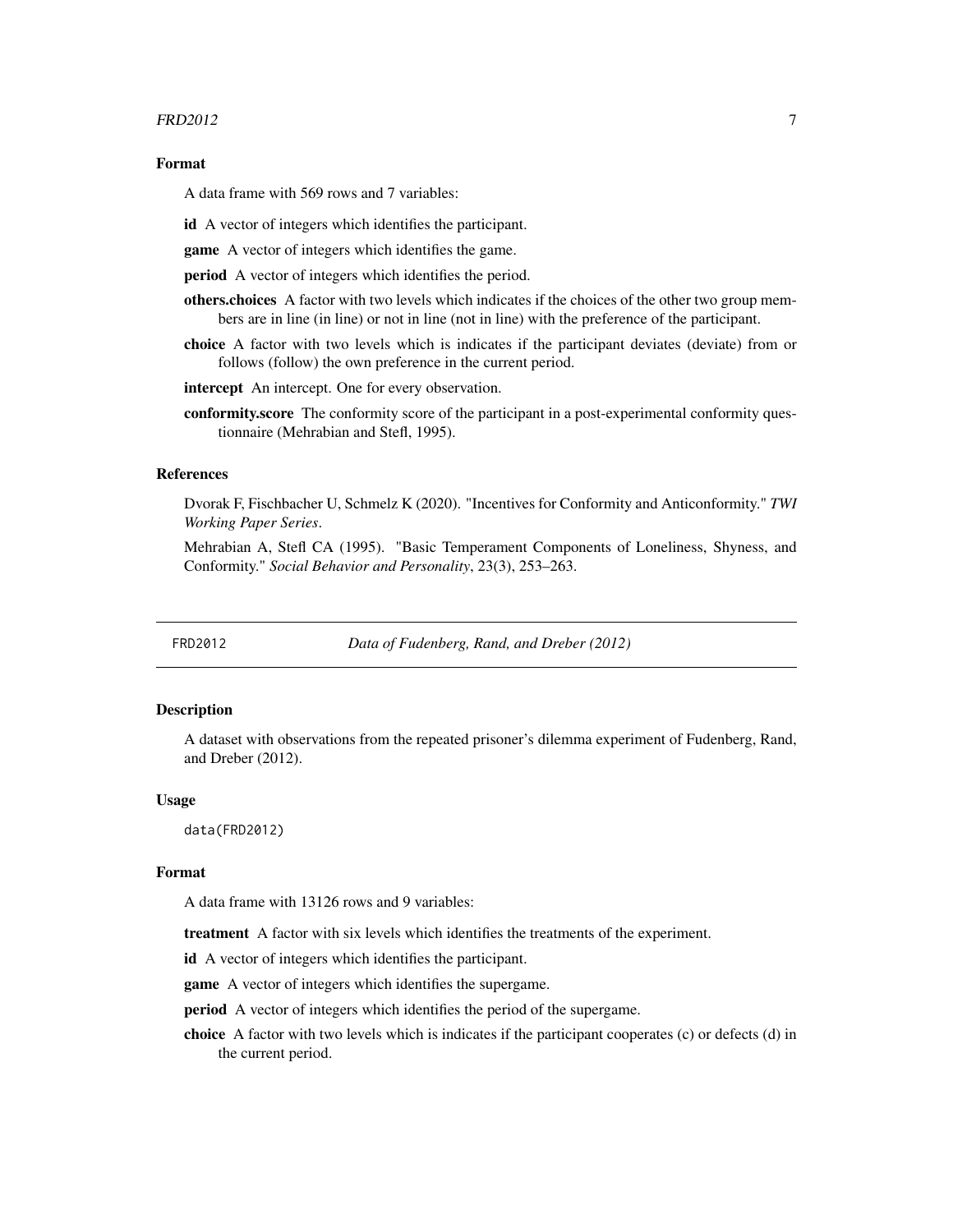- <span id="page-7-0"></span>last.choice A factor with two levels which indicates if the participant cooperated (c) or defected (d) in the previous period.
- last.other A factor with two levels which indicates if the other participant cooperated (c) or defected (d) in the previous period.
- bc A factor which indicates the benefit to cost ratio of the treatment.
- error A factor which indicates the noise level of the treatment.

#### Source

<https://www.aeaweb.org/articles?id=10.1257/aer.102.2.720>

#### References

Fudenberg D, Rand DG, Dreber A (2012). "Slow to Anger and Fast to Forgive: Cooperation in an Uncertain World." *American Economic Review*, 102(2), 720-749.

is.stratEst.check *Class stratEst.check*

#### Description

Checks if an object is of class stratEst.check.

#### Usage

is.stratEst.check(x)

#### Arguments

x object to be tested.

#### Details

Objects of class stratEst.check are returned by the function stratEst.check() of package stratEst.

#### Value

is.stratEst.check returns TRUE if its argument is a stratEst.check object (that is, has "strat-Est.check" amongst its classes) and FALSE otherwise.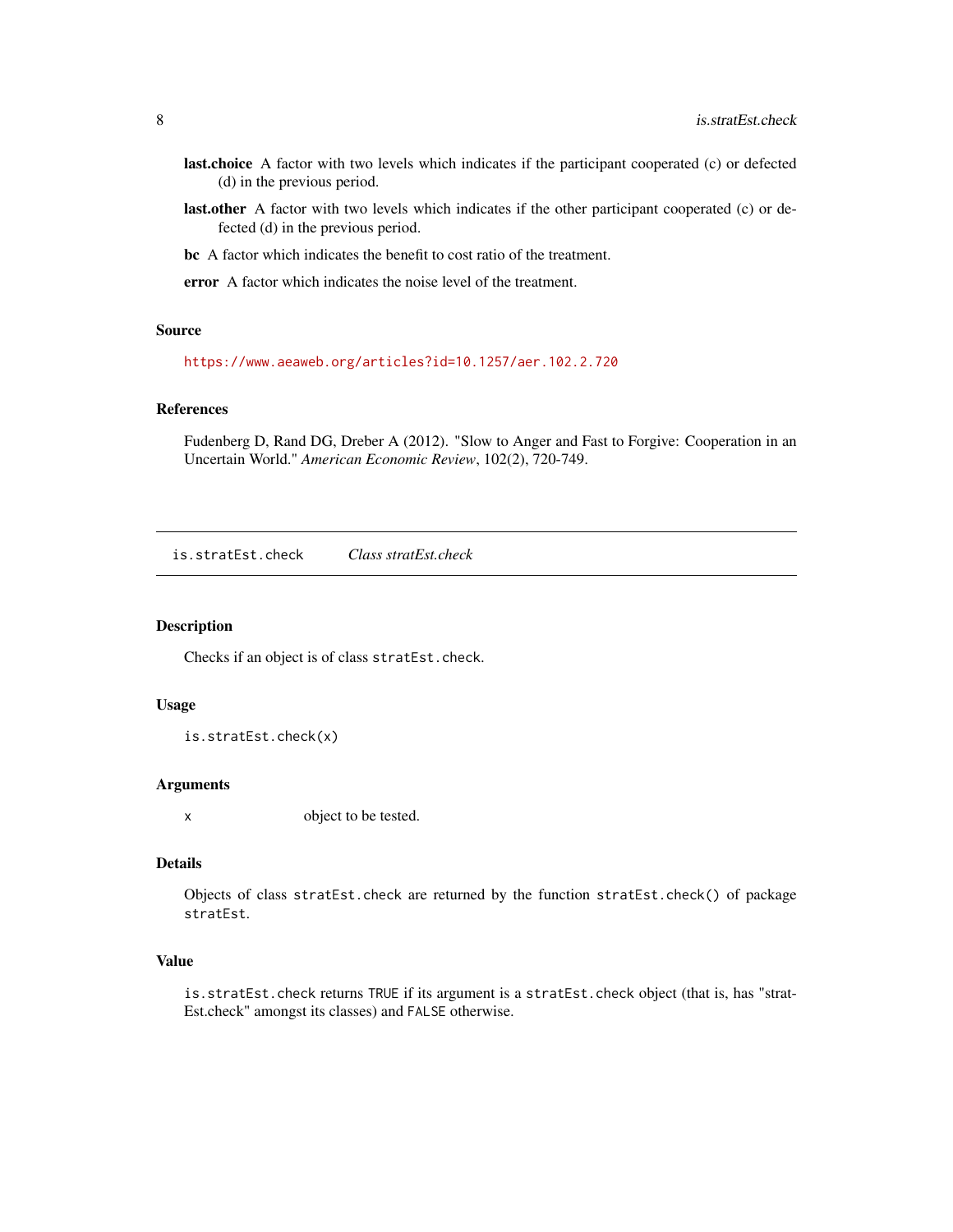<span id="page-8-0"></span>is.stratEst.data *Class stratEst.data*

#### Description

Checks if an object is of class stratEst.data.

#### Usage

is.stratEst.data(x)

#### Arguments

x object to be tested.

#### Details

Objects of class stratEst.data are returned by the functions stratEst.data() and stratEst.simulate() of package stratEst.

#### Value

is.stratEst.data returns TRUE if its argument is a stratEst.data object (that is, has "strat-Est.data" amongst its classes) and FALSE otherwise.

is.stratEst.model *Class stratEst.model*

#### Description

Checks if an object is of class stratEst.model.

#### Usage

is.stratEst.model(x)

#### Arguments

x object to be tested.

#### Details

Objects of class stratEst.model are returned by the estimation function stratEst.model() of package stratEst.

#### Value

is.stratEst.model returns TRUE if its argument is a stratEst.model object (that is, has "strat-Est.model" amongst its classes) and FALSE otherwise.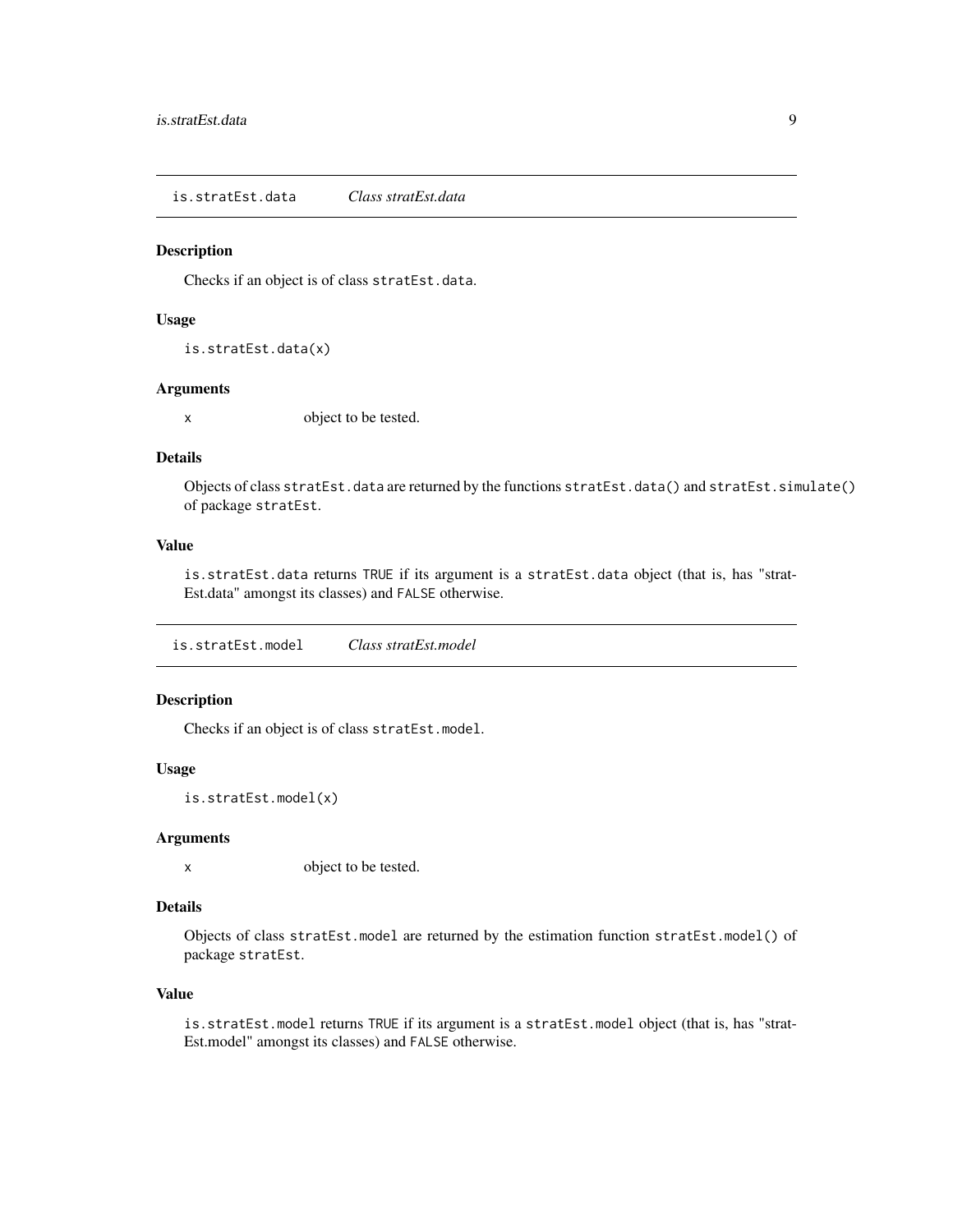<span id="page-9-0"></span>is.stratEst.strategy *Class stratEst.strategy*

#### Description

Checks if an object is of class stratEst.strategy.

#### Usage

```
is.stratEst.strategy(x)
```
#### Arguments

x object to be tested.

#### Details

Objects of class stratEst.strategy is returned by the function stratEst.strategy() of package stratEst.

#### Value

is.stratEst.strategy returns TRUE if its argument is a stratEst.strategy object (that is, has "stratEst.strategy" amongst its classes) and FALSE otherwise.

plot.stratEst.strategy

*Plot Method for stratEst.strategy*

#### Description

Plot Method for stratEst.strategy

#### Usage

```
## S3 method for class 'stratEst.strategy'
plot(
 x,
 y,
  ...,
  title = NULL,
  show.legend = TRUE,
  show.title = TRUE,
  node.fontsize = 25,
  main.fontsize = 40,
  arrow.fontsize = 20,
```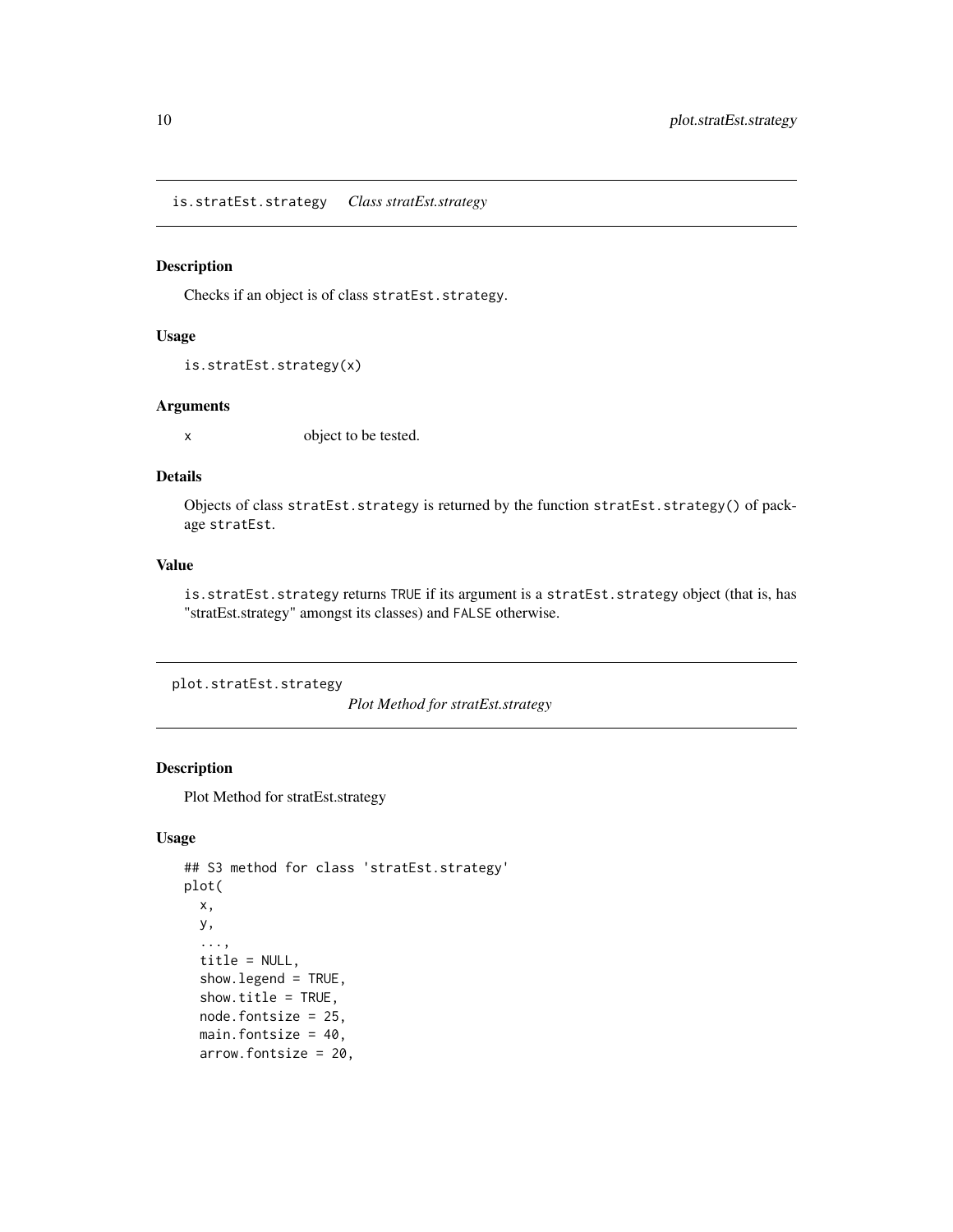#### plot.stratEst.strategy 11

```
legend.fontsize = 20,
legend.width = 1,
node.width = 1,arrowsize = 1,node.penwidth = 1,
arrow.penwidth = 1,
fillcolor = NULL,
ranksep = 0,file = NA
```
 $\mathcal{L}$ 

## Arguments

| X               | An object of class stratEst. strategy.                                                                       |
|-----------------|--------------------------------------------------------------------------------------------------------------|
| у               | Argument two of the generic function.                                                                        |
| $\cdots$        | Further arguments passed to or from other methods.                                                           |
| title           | String. The title of the plot.                                                                               |
| show. legend    | Logical. Hide plot legend if FALSE. Default is TRUE.                                                         |
| show.title      | Logical. Hide plot title if FALSE. Default is TRUE.                                                          |
| node.fontsize   | Font-size of the plot labels.                                                                                |
| main.fontsize   | Font-size of the plot title.                                                                                 |
| legend.fontsize | arrow.fontsize Font-size of the arrow labels.                                                                |
|                 | Font-size of the legend.                                                                                     |
| legend.width    | Width of the legend items.                                                                                   |
| node.width      | Width of the nodes.                                                                                          |
| arrowsize       | Size of the arrowhead.                                                                                       |
| node.penwidth   | Width of the nodes.                                                                                          |
|                 | arrow.penwidth Width of the nodes.                                                                           |
| fillcolor       | Vector of hex-color codes of the choices.                                                                    |
| ranksep         | Separation of nodes with the same rank.                                                                      |
| file            | String. A valid path followed by a file name. Should end with .svg. Default is<br>NA and no file is written. |

#### Value

No return value, called to create a plot.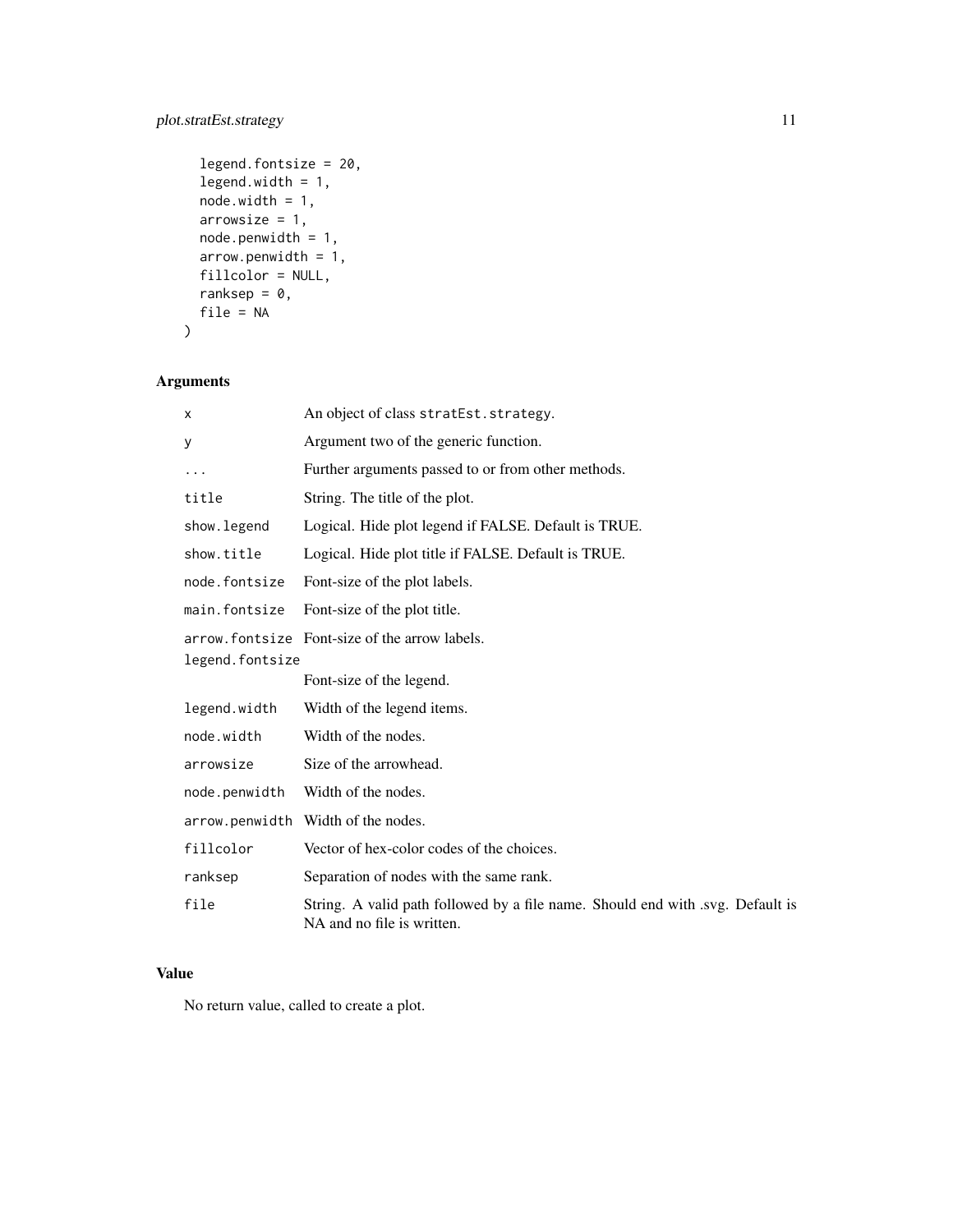<span id="page-11-0"></span>print.stratEst.check *Print Method for stratEst.check*

#### Description

Print Method for stratEst.check

#### Usage

## S3 method for class 'stratEst.check'  $print(x, \ldots)$ 

#### Arguments

|         | An object of class stratEst.check.                 |
|---------|----------------------------------------------------|
| $\cdot$ | Further arguments passed to or from other methods. |

#### Value

Prints a matrix that contains the log-likelihood, the number of free model parameters, and the values of three information criteria in columns.

print.stratEst.data *Print Method for stratEst.data*

## Description

Print Method for stratEst.data

#### Usage

```
## S3 method for class 'stratEst.data'
print(x, \ldots)
```
#### Arguments

|          | An object of class stratEst.data.                  |
|----------|----------------------------------------------------|
| $\cdots$ | Further arguments passed to or from other methods. |

#### Value

Prints a data. frame object that contains the data.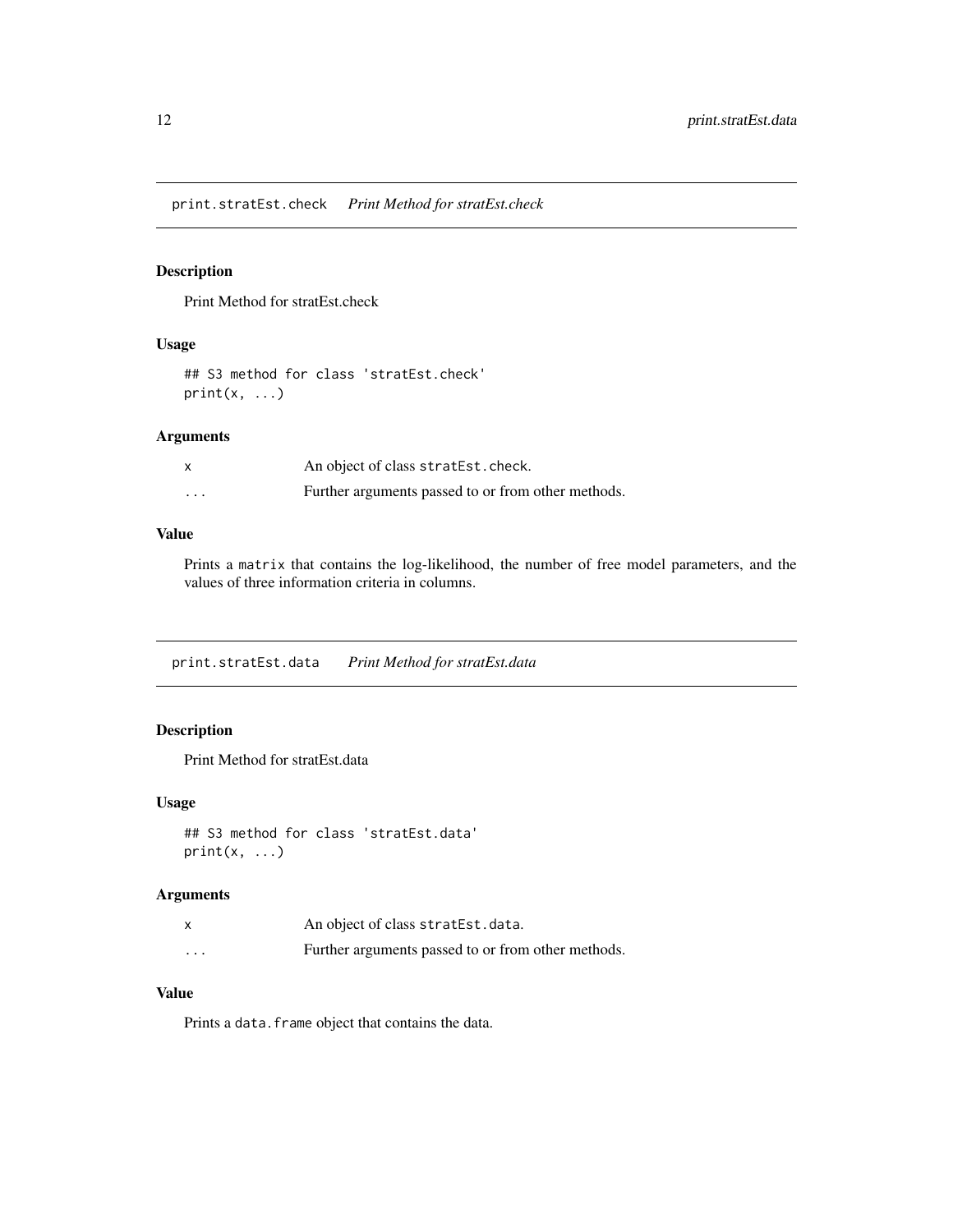<span id="page-12-0"></span>print.stratEst.model *Print Method for stratEst.model*

#### Description

Print Method for stratEst.model

#### Usage

```
## S3 method for class 'stratEst.model'
print(x, \ldots)
```
#### Arguments

|         | An object of class stratEst.model.                 |
|---------|----------------------------------------------------|
| $\cdot$ | Further arguments passed to or from other methods. |

#### Value

No return value, prints a summary of the model to the console.

```
print.stratEst.strategy
```
*Print Method for stratEst.strategy*

#### Description

Print Method for stratEst.strategy

#### Usage

```
## S3 method for class 'stratEst.strategy'
print(x, \ldots)
```
#### Arguments

|          | An object of class stratest. strategy.             |
|----------|----------------------------------------------------|
| $\cdots$ | Further arguments passed to or from other methods. |

#### Value

No return value, prints a summary of the strategy to the console.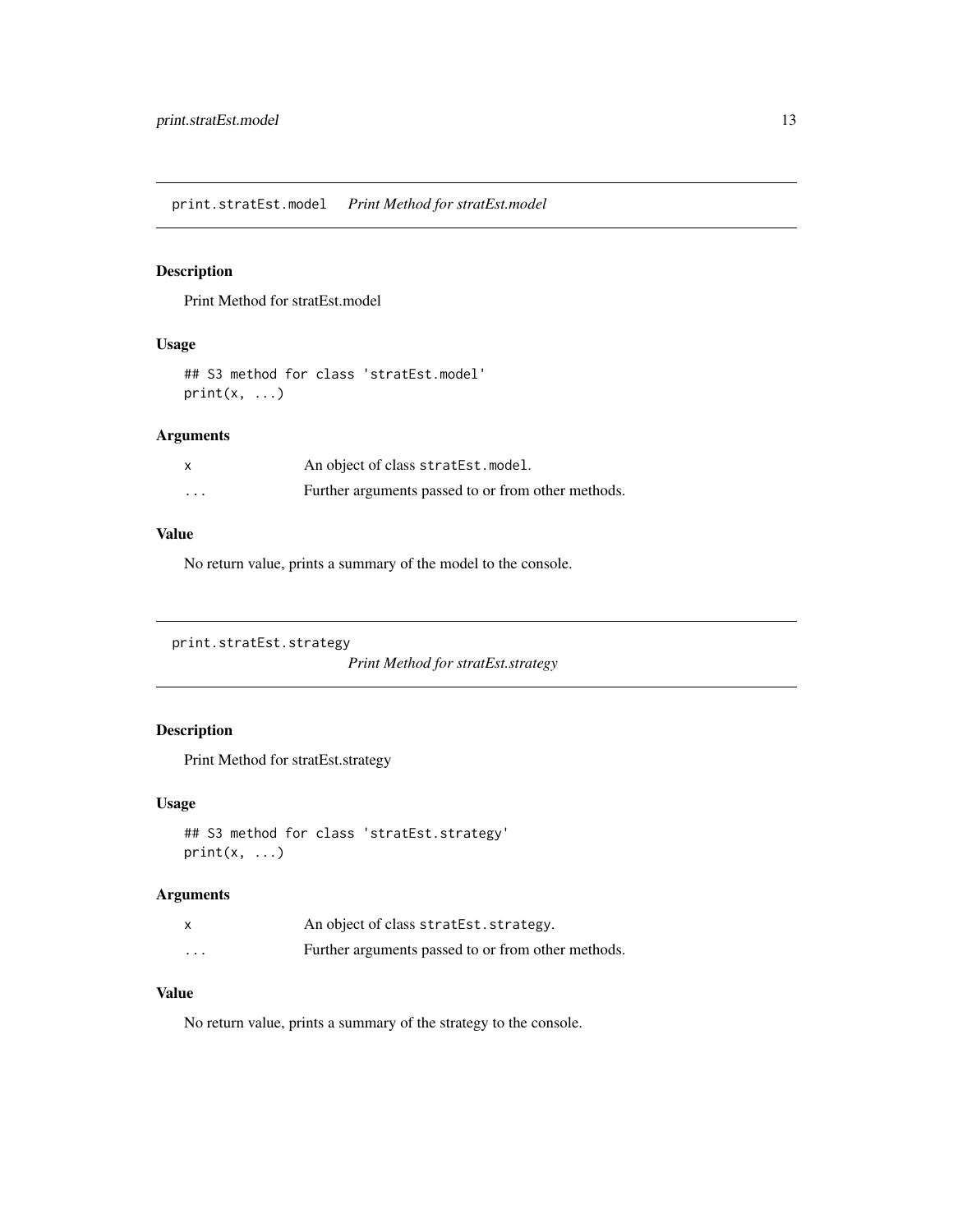<span id="page-13-0"></span>round.stratEst.strategy

*Round Method for stratEst.strategy*

#### Description

Round Method for stratEst.strategy

#### Usage

```
## S3 method for class 'stratEst.strategy'
round(x, digits = 0)
```
#### Arguments

| $\times$ | An object of class stratest. strategy.             |
|----------|----------------------------------------------------|
| digits   | Further arguments passed to or from other methods. |

#### Value

A stratEst.strategy object with rounded variable values. A data.frame with the following variables:

| prob.x  | the probability of choice x.                                     |
|---------|------------------------------------------------------------------|
| tremble | the probability to observe a tremble.                            |
| tr(x)   | the deterministic state transitions of the strategy for input x. |

strategies.DF2011 *strategies.DF2011*

#### Description

List of six prisoner's dilemma strategies (Dal Bo and Frechette 2011).

#### Usage

data(strategies.DF2011)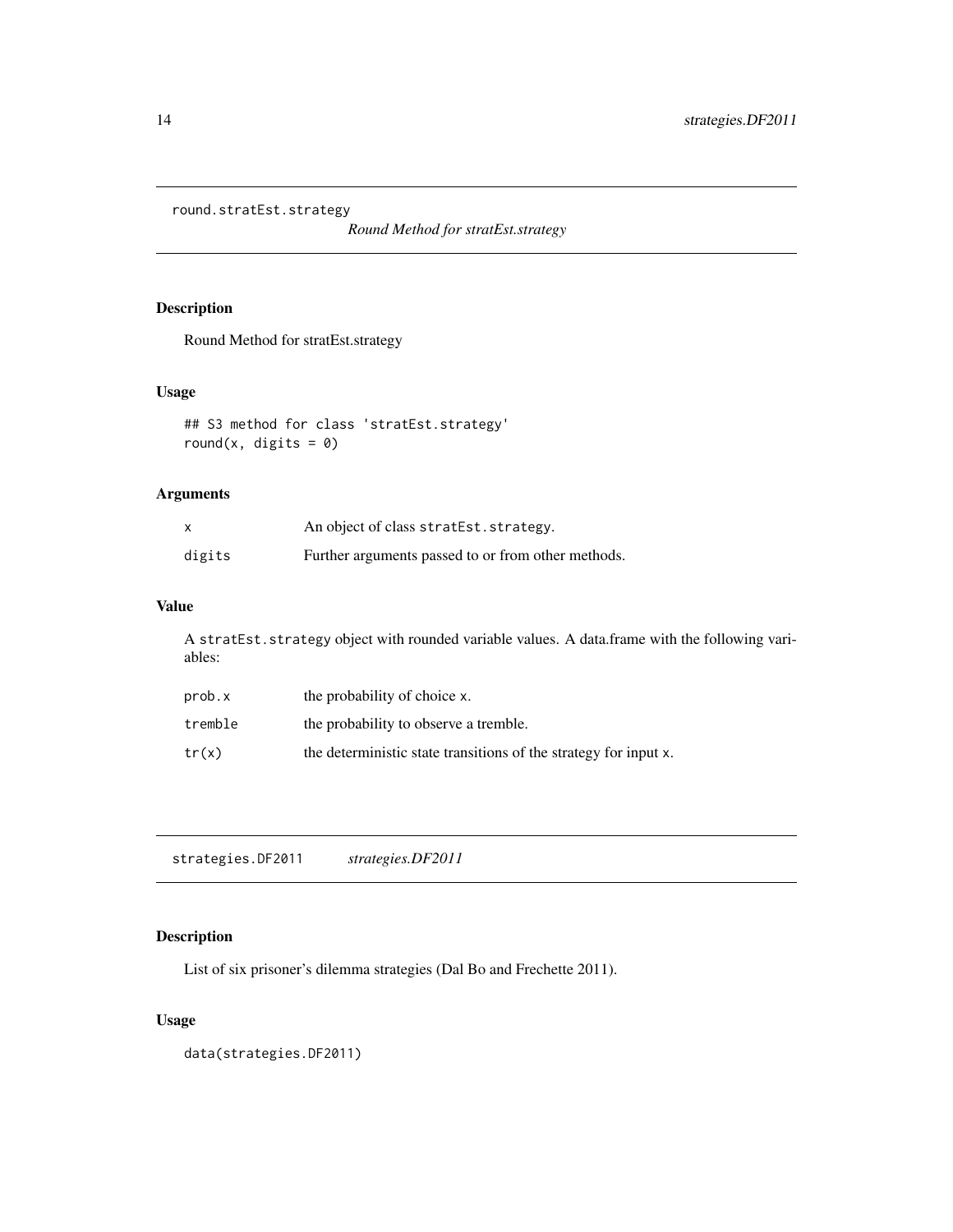<span id="page-14-0"></span>Each strategy is encoded as a data.frame object. The rows of the data frame represent the states of the automaton. The first row is the start state of the automaton. Each data.frame object contains the following variables:

prob.d Probability to defect.

prob.c Probability to cooperate.

tremble Probability of a tremble.

- tr(cc) State transition for the input cc.
- tr(cd) State transition for the input cd.
- tr(dc) State transition for the input dc.
- tr(dd) State transition for the input dd.

#### Details

The prisoner's dilemma strategies are:

Strategy which always defects.

ALAILLC Strategy which always cooperates.

GRIM Strategy which cooperates until one player defects, then GRIM defects forever.

TFT Strategy which cooperates unless the partner defected in the last round.

- WSLS Strategy which cooperates if both players chose the same action last round, otherwise WSLS defects.Also known as PTFT.
- T2 Strategy which cooperates until either player defects, then it defects twice and returns to cooperation (regardless of the actions during the punishment phase).

#### References

Dal Bo P, Frechette GR (2011). "The Evolution of Cooperation in Infinitely Repeated Games: Experimental Evidence." *American Economic Review*, 101(1), 411-429.

#### Examples

```
strategies <- strategies.DF2011[c("ALLD","ALLC","TFT","GRIM")]
```
strategies.DFS2020 *strategies.DFS2020*

#### Description

The conformist and anticonformist strategy identifies by Dvorak, Fischbacher, and Schmelz (2020).

#### Usage

data(strategies.DFS2020)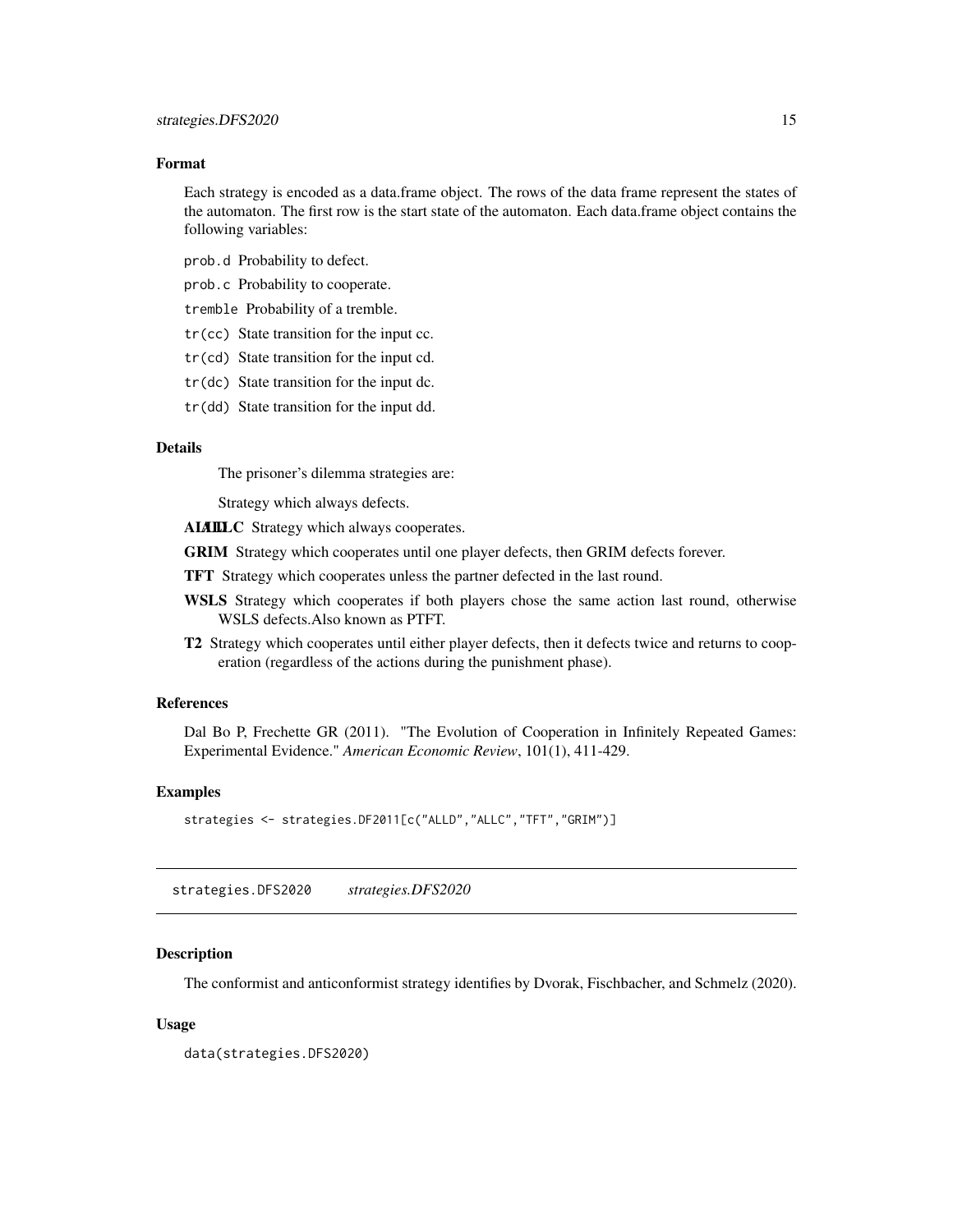<span id="page-15-0"></span>Each strategy is encoded as a stratEst.strategy object. The rows of the data frame represent the states of the strategy. The first row is the start state of the strategy. Each stratEst.strategy object contains the following variables:

- prob.follow Probability to follow own preference.
- prob.deviate Probability to deviate from the own preference.
- tr(not in line) State transition for the input the choices of the others are not in line with the own preference.
- tr(in line) State transition for the input the choices of the others are in line with the own preference.

#### Details

The strategies are:

Strategy that generally follows the own preference if the choices of the other group members are in line with the own preference and deviates from the own preference the choices of the other group members are not in line with the own preference.

conformist Strategy that frequently deviates from the own preference the choices of the other group members are in line with the own preference and follows the own preference if the choices of the other group members are not in line with the own preference.

#### **References**

Dvorak F, Fischbacher U, Schmelz K (2020). "Incentives for Conformity and Anticonformity." *TWI Working Paper Series*.

#### Examples

strategies <- strategies.DFS2020[c("conformist","anticonformist")]

strategies.FRD2012 *strategies.FRD2012*

#### Description

List of eleven prisoner's dilemma strategies (Fudenberg, Rand, and Dreber 2012).

#### Usage

data(strategies.FRD2012)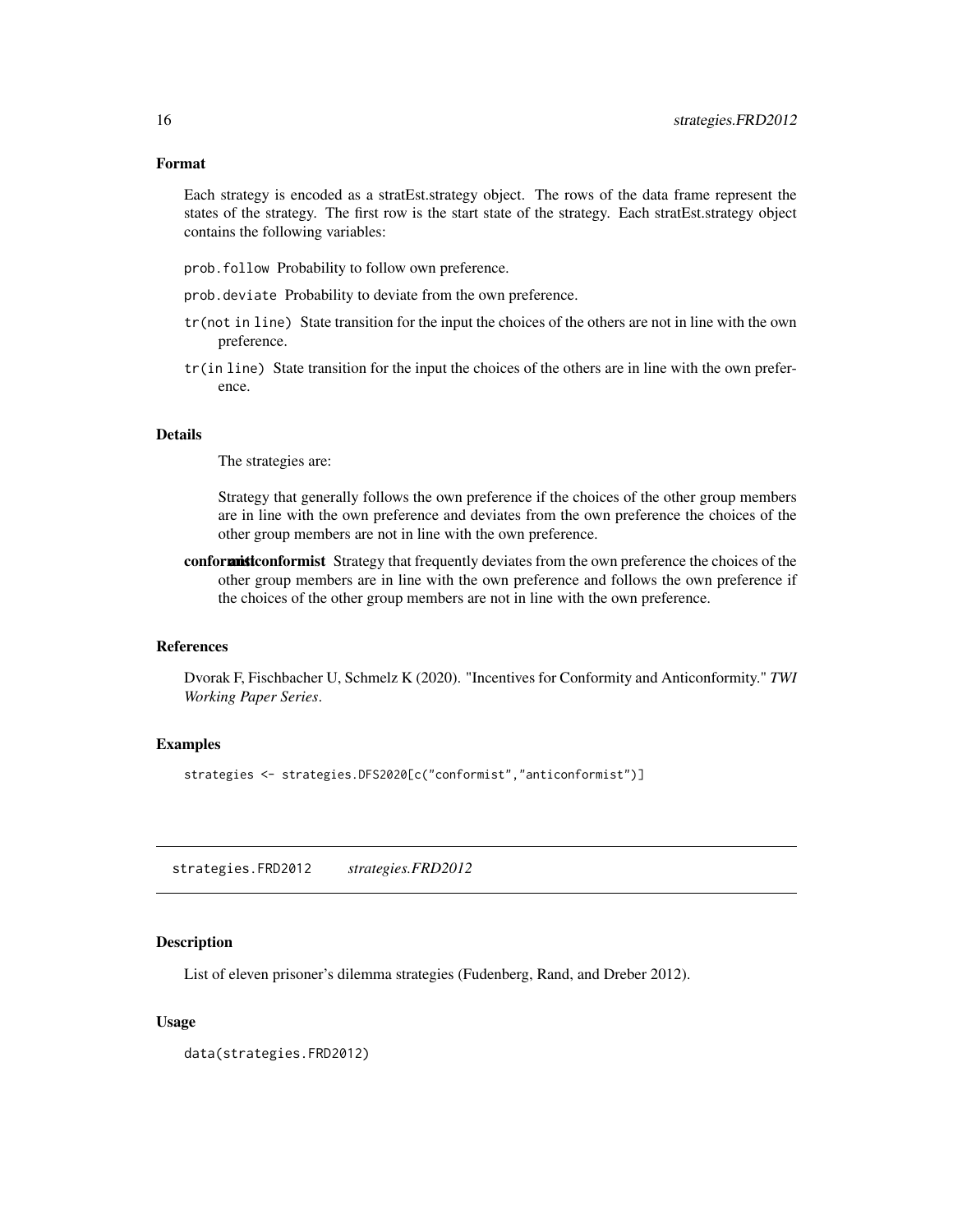Each strategy is encoded as a data.frame object. The rows of the data frame represent the states of the automaton. The first row is the start state of the automaton. Each data.frame object contains the following variables:

prob.d Probability to defect.

prob.c Probability to cooperate.

tremble Probability of a tremble.

- tr(cc) State transition for the input cc.
- tr(cd) State transition for the input cd.
- tr(dc) State transition for the input dc.
- tr(dd) State transition for the input dd.

#### Details

- c("ALLC","TFT","TF2T","TF3T","T2FT","T2F2T","GRIM","GRIM2","GRIM3","ALLD","DTFT") The prisoner's dilemma strategies are:
- ALLC Strategy which always cooperates.
- TFT Strategy which cooperates unless the partner defected in the last round.
- TF2T Strategy which cooperates unless the partner defected in the last two rounds.
- TF3T Strategy which cooperates unless the partner defected in the last three rounds.
- T2FT Strategy which cooperates unless the partner defected in either of the last two rounds.
- T2F2T Strategy which cooperates unless the partner defected for two consecutive rounds of the last three rounds.
- GRIM Strategy which cooperates until one player defects, then GRIM defects forever.
- GRIM2 Strategy which cooperates until two consecutive rounds occur in which one player defected, then GRIM2 defects forever.
- GRIM3 Strategy which cooperates until three consecutive rounds occur in which one player defected, then GRIM3 defects forever.
- ALLD Strategy which always defects.
- DTFT Strategy which starts with defection, then plays according to TFT.

#### References

Fudenberg D, Rand DG, Dreber A (2012). "Slow to Anger and Fast to Forgive: Cooperation in an Uncertain World." *American Economic Review*, 102(2), 720-749.

#### Examples

```
strategies <- strategies.FRD2012[c("ALLC","ALLD","TFT","GRIM","PTFT")]
```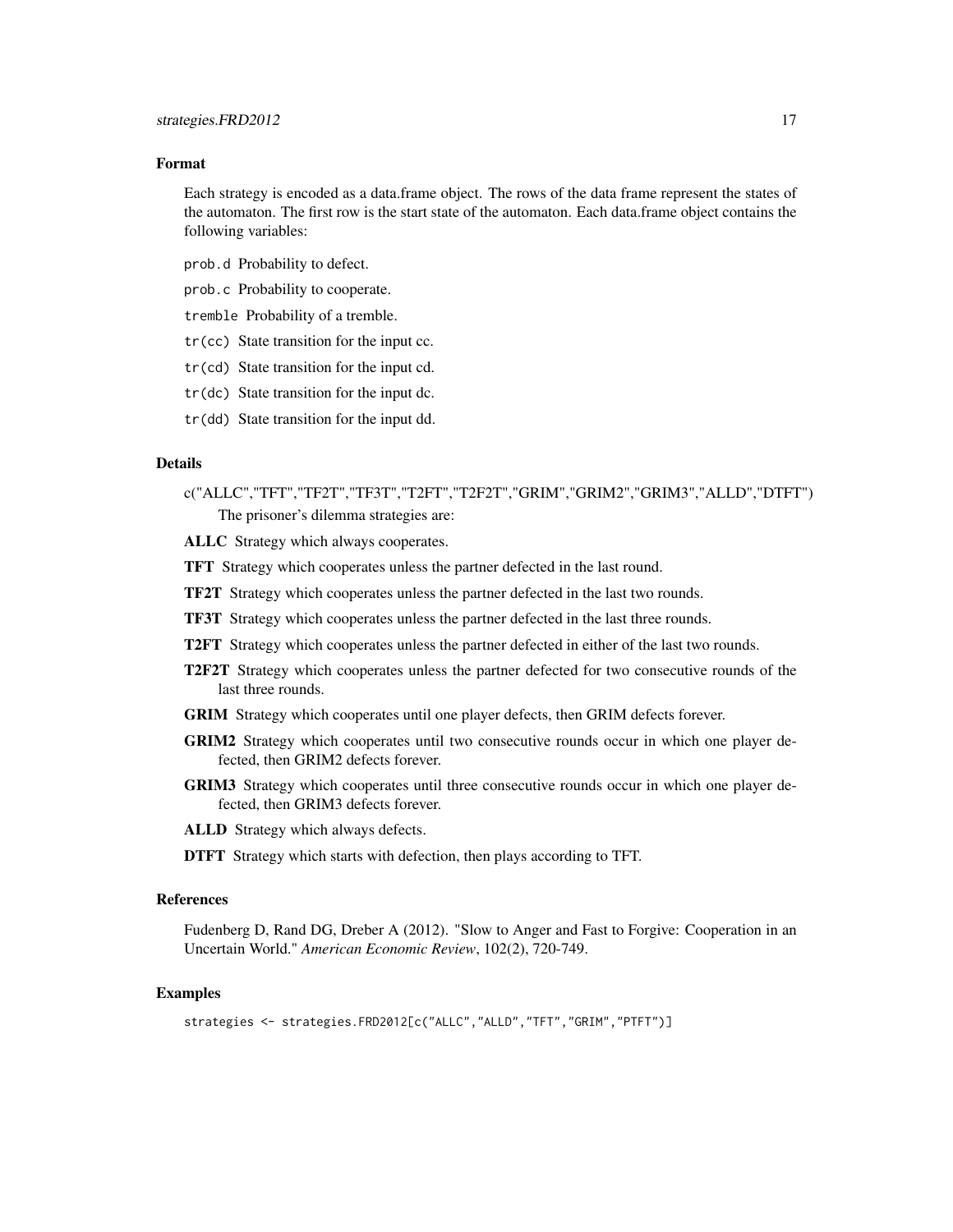<span id="page-17-0"></span>strategies.PD *strategies.PD*

#### Description

List of 24 prisoner's dilemma strategies (Dal Bo and Frechette 2011; Fudenberg, Rand, and Dreber 2012; Breitmoser 2015).

#### Usage

data(strategies.PD)

#### Format

Each strategy is encoded as a data.frame object. The rows of the data frame represent the states of the automaton. The first row is the start state of the automaton. Each data.frame object contains the following variables:

- prob.d Probability to defect.
- prob.c Probability to cooperate.
- tremble Probability of a tremble.
- tr(cc) State transition for the input cc.
- tr(cd) State transition for the input cd.
- tr(dc) State transition for the input dc.
- tr(dd) State transition for the input dd.

#### Details

The prisoner's dilemma strategies are:

Strategy which always cooperates.

ALAICLD Strategy which always defects.

DC Strategy which starts with defection and then alternates between cooperation and defection.

DGRIM2 Strategy which starts with defection, then plays according to GRIM2.

DGRIM3 Strategy which starts with defection, then plays according to GRIM3.

DTF2T Strategy which starts with defection, then plays according to TF2T.

DTF3T Strategy which starts with defection, then plays according to TF3T.

DTFT Strategy which starts with defection, then plays according to TFT.

FC Strategy which starts with cooperation, then defects forever.

GRIM Strategy which cooperates until one player defects, then GRIM defects forever.

GRIM2 Strategy which cooperates until two consecutive rounds occur in which one player defected, then GRIM2 defects forever.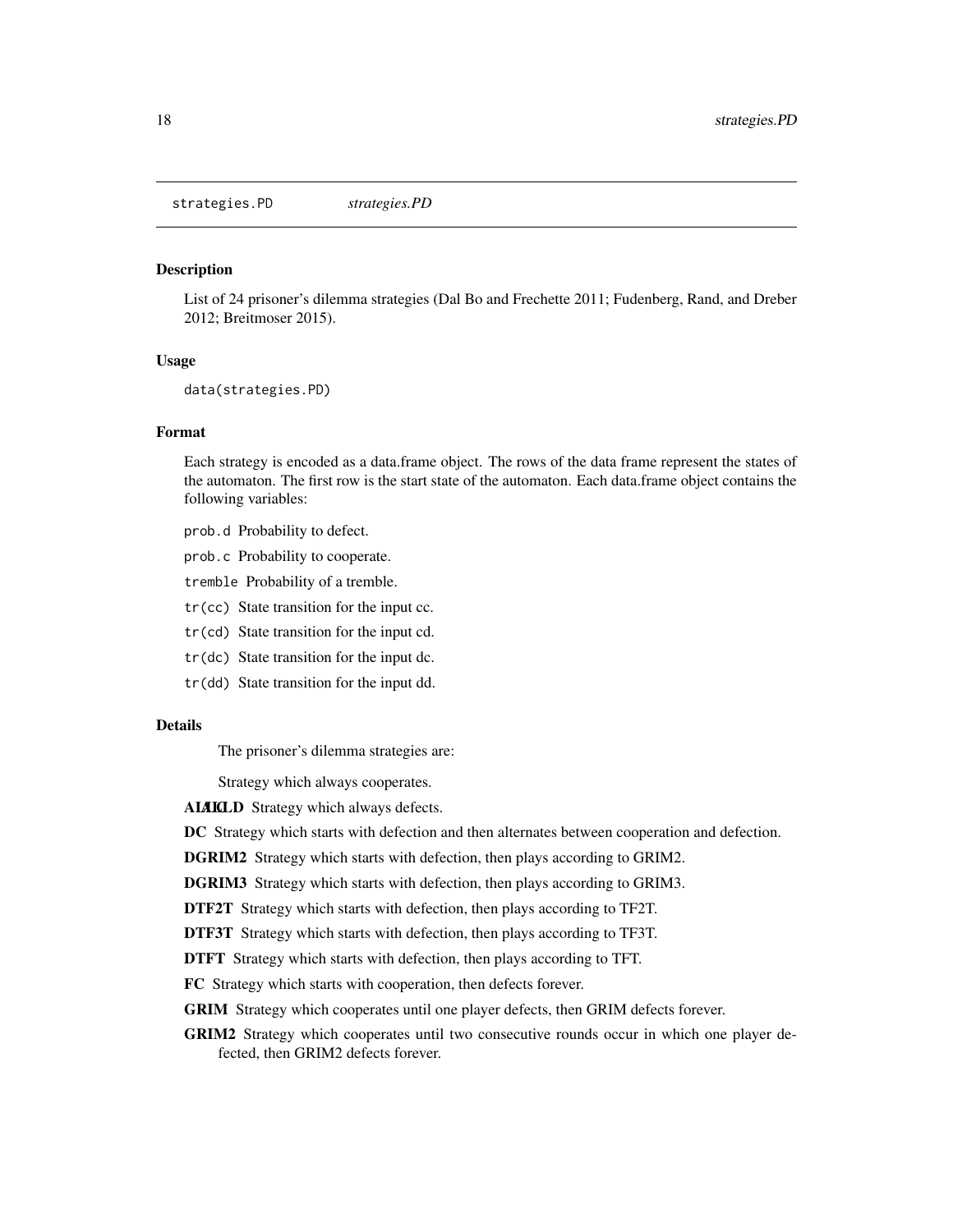- GRIM3 Strategy which cooperates until three consecutive rounds occur in which one player defected, then GRIM3 defects forever.
- M1BF Strategy which cooperates if both players cooperated, and defects if both players defected in the last round. If the own action was cooperation and the other player defected, cooperate with some probability. If the own action was defection and the other player cooperated, cooperate with some (potentially different) probability.
- **PT2FT** Strategy which cooperates if both players cooperated in the last two rounds, both players defected in the last two rounds, or both players defected two rounds ago and cooperated in the last round. Otherwise PT2FT defect.
- PTFT Strategy which cooperates if both players chose the same action last round, otherwise PTFT defects.Also known as WSLS.
- RAND Strategy which uniformly randomizes between cooperation and defection.
- SGRIM Semi grim strategy (Breitmoser, 2015). The strategy cooperates if both players cooperated, and defects if both players defected in the last round. If one player defected and the other cooperated, cooperate with some probability.
- T2 Strategy which cooperates until either player defects, then it defects twice and returns to cooperation (regardless of the actions during the punishment phase).
- T2F2T Strategy which cooperates unless the partner defected for two consecutive rounds of the last three rounds.
- T2FT Strategy which cooperates unless the partner defected in either of the last two rounds.
- TF2T Strategy which cooperates unless the partner defected in the last two rounds.
- TF3T Strategy which cooperates unless the partner defected in the last three rounds.
- TFT Strategy which cooperates unless the partner defected in the last round.
- WSLS Strategy which cooperates if both players chose the same action last round, otherwise WSLS defects.Also known as PTFT.

#### References

Breitmoser Y (2015). "Cooperation, but no Reciprocity: Individual Strategies in the Repeated Prisoner's Dilemma." *American Economic Review*, 105(9), 2882-2910.

Dal Bo P, Frechette GR (2011). "The Evolution of Cooperation in Infinitely Repeated Games: Experimental Evidence." *American Economic Review*, 101(1), 411-429.

Fudenberg D, Rand DG, Dreber A (2012). "Slow to Anger and Fast to Forgive: Cooperation in an Uncertain World." *American Economic Review*, 102(2), 720-749.

#### Examples

```
strategies <- strategies.PD[c("ALLC","ALLD","TFT","GRIM","PTFT")]
```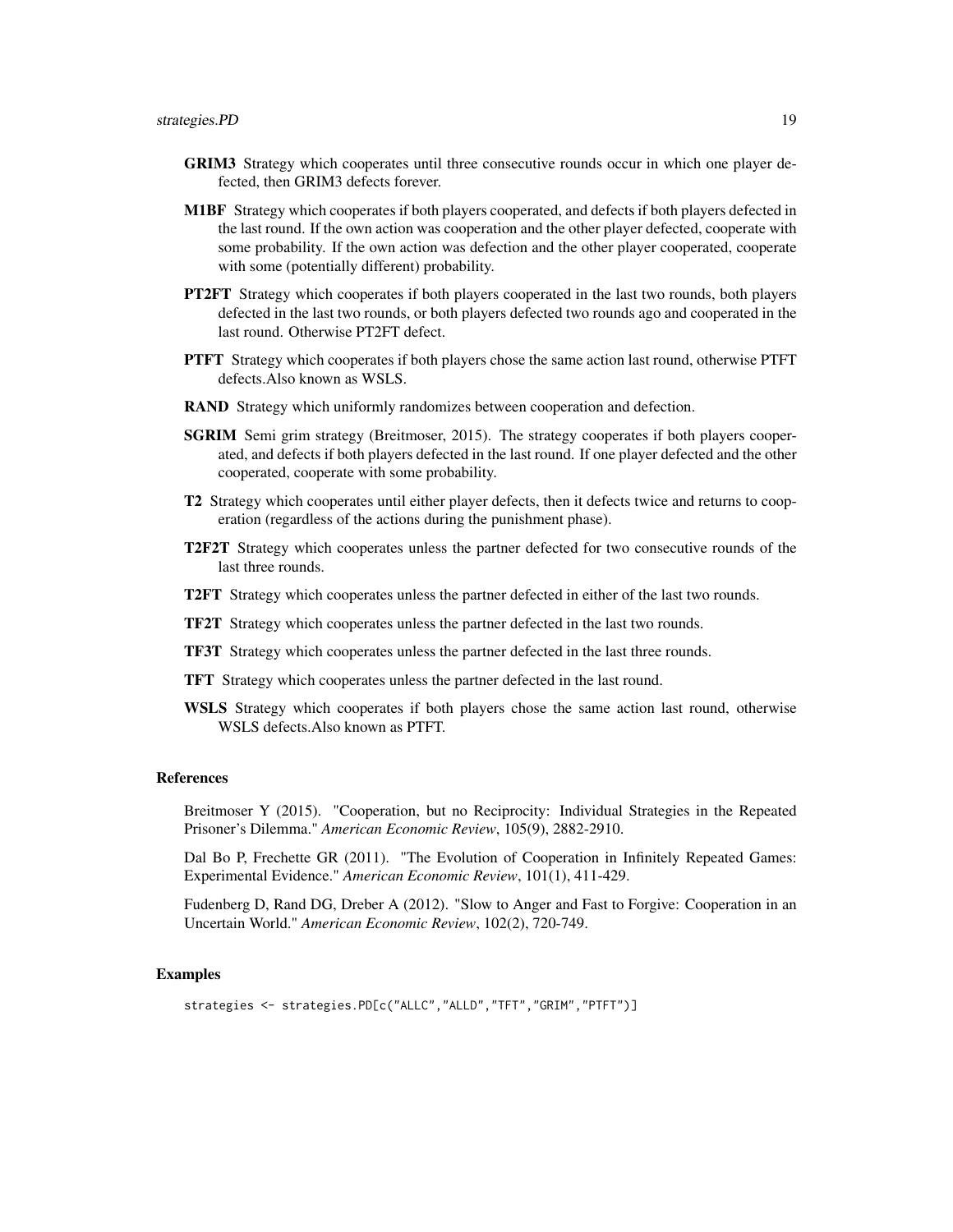<span id="page-19-0"></span>strategies.RPS *strategies.RPS*

#### Description

Six rock-paper-scissors strategies.

#### Usage

data(strategies.RPS)

#### Format

Each strategy is encoded as a stratEst.strategy object. The rows of the data frame represent the states of the strategy. The first row is the start state of the strategy. Each stratEst.strategy object contains the following variables:

- prob.r Probability to play rock.
- prob.p Probability to play paper.
- prob.s Probability to play scissors.
- tremble Probability of a tremble.
- tr(r) State transition for the input last choice was rock.
- tr(p) State transition for the input last choice was paper.
- tr(s) State transition for the input last choice was scissors.

#### Details

The rock-paper-scissors strategies are:

Strategy which plays rock.

**rocker** Strategy which plays paper.

scissors Strategy which plays scissors.

nash Nash equilibrium strategy which plays every action with probability one-third.

mixed Strategy which plays every action with a certain probability.

imitate Strategy which plays a random action in the first round and subsequently imitates the last choice.

#### Examples

strategies <- strategies.RPS[c("nash","mixed","imitate")]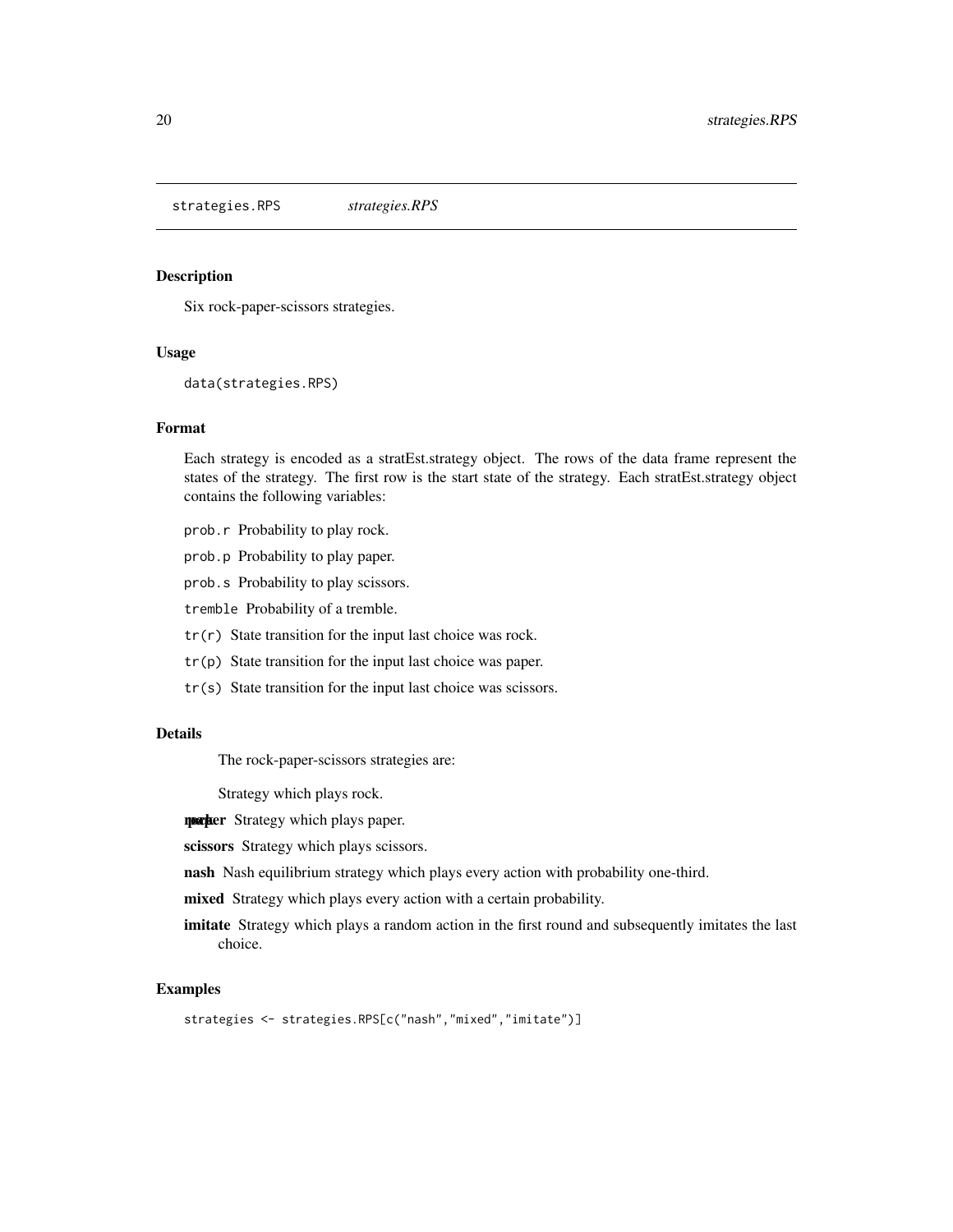<span id="page-20-0"></span>

#### Description

Performs variants of the strategy estimation method.

#### Usage

```
stratEst(
  data,
  strategies,
  shares,
  coefficients,
  covariates,
  sample.id,
  response = "mixed",
  sample.specific = c("shares", "probs", "trembles"),
  r.probs = "no",
  r.trembles = "global",
  select = NULL,
 min.strategies = 1,
  crit = "bic",
  se = "analytic",
  outer.runs = 1,outer.tol = 1e-10,outer.max = 1000,inner.runs = 10,inner.tol = 1e-05,
  inner.max = 10,lcr.runs = 100,lcr.tol = 1e-10,lcr.max = 1000,bs.samples = 1000,quantiles = c(0.01, 0.05, 0.5, 0.95, 0.99),
  stepsize = 1,
  penalty = FALSE,
  verbose = TRUE
)
```
#### Arguments

data A stratEst.data object or data.frame. Must contain the variables choice, input, id, game, period. The variable id identifies observations of the same individual across games and periods. The factor input indicates the discrete information observed by the individual before making a choice. The factor choice indicates the choice of the individual.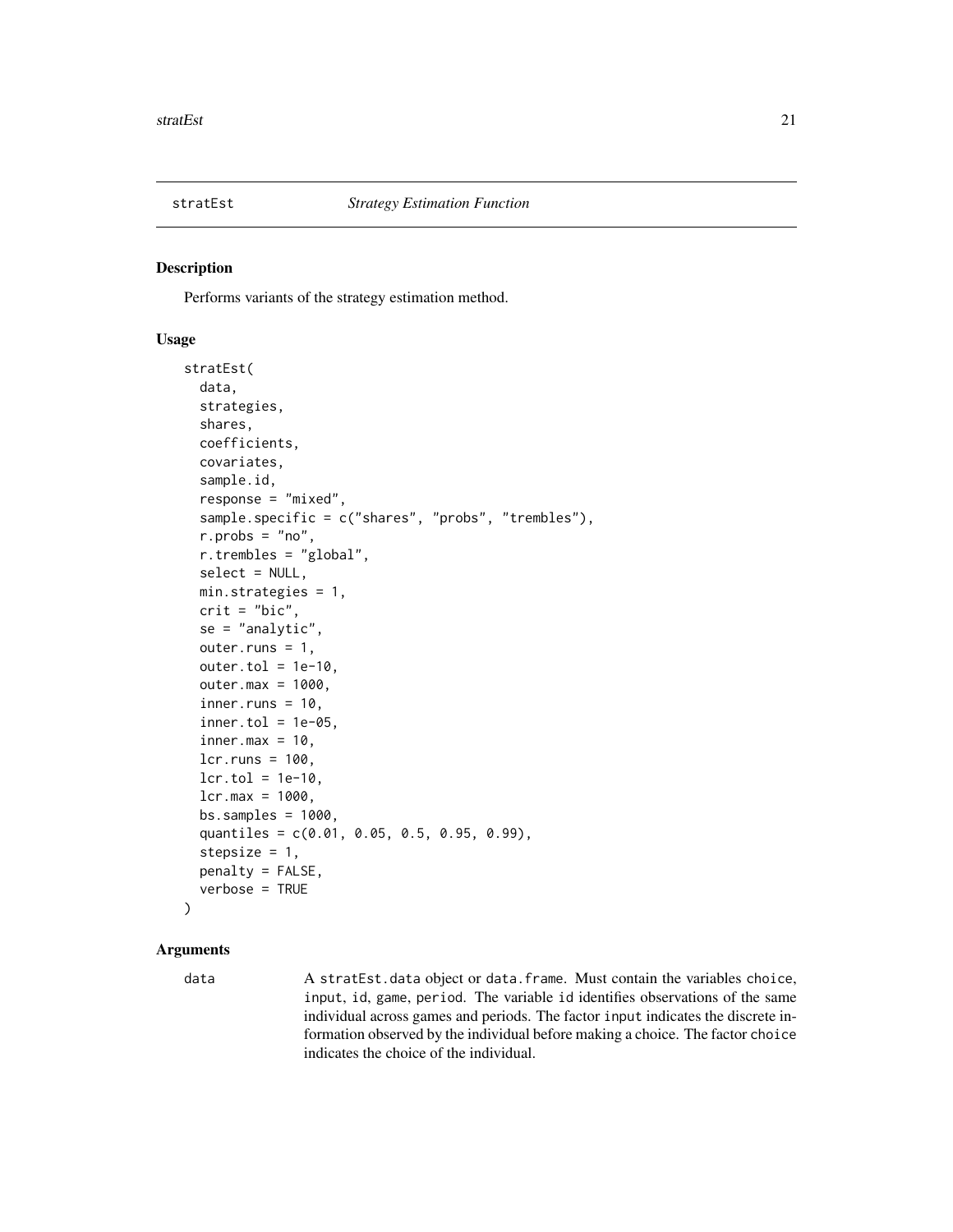| strategies      | A list of strategies. Each strategy is a data.frame of class stratEst.strategy.<br>Each row of the data.frame represents one state of the strategy. The first row de-<br>fines the initial state which is entered if the variable input is NA. Column names<br>which start with the string 'output.' indicate the columns which contain the<br>multinomial choice probabilities of the strategy. For example, a column labeled<br>'output.x' contains the probability to observe the output 'x'. The column 'trem-<br>ble' contains a tremble probability for pure strategies. Column names which<br>start with the string 'input.' indicate the columns which contain the determinis-<br>tic state transition of the strategy. For example, a column with name 'input.x'<br>indicates the state transition after observing input 'x'. |
|-----------------|----------------------------------------------------------------------------------------------------------------------------------------------------------------------------------------------------------------------------------------------------------------------------------------------------------------------------------------------------------------------------------------------------------------------------------------------------------------------------------------------------------------------------------------------------------------------------------------------------------------------------------------------------------------------------------------------------------------------------------------------------------------------------------------------------------------------------------------|
| shares          | A vector of strategy shares. The elements to the order of strategies in the list<br>strategies. Shares which are NA are estimated from the data. With more than<br>one sample and sample specific shares, a list of column vectors is required.                                                                                                                                                                                                                                                                                                                                                                                                                                                                                                                                                                                        |
| coefficients    | Column vector which contains the latent class regression coefficients. The ele-<br>ments correspond to the vector of estimates.                                                                                                                                                                                                                                                                                                                                                                                                                                                                                                                                                                                                                                                                                                        |
| covariates      | A character vector indicating the names of the variables in data that are the<br>covariates of the latent class regression model. Rows with the same id must<br>have the values of covariates. Missing value are not allowed.                                                                                                                                                                                                                                                                                                                                                                                                                                                                                                                                                                                                          |
| sample.id       | A character indicating the name of the variable which identifies the samples.<br>Individual observations must be nested in samples. The same must be true for<br>clusters if specified. If more than one sample exists, shares are estimated for<br>each sample. All other parameters are estimated for the data of all samples. If<br>the object is not supplied, it is assumed that the data contains only one sample.                                                                                                                                                                                                                                                                                                                                                                                                               |
| response        | A string which can be set to "pure" or "mixed". If set to "pure" all estimated<br>choice probabilities are pure, i.e. either zero or one. If set to "mixed" all esti-<br>mated choice probabilities are mixed. The default is "mixed".                                                                                                                                                                                                                                                                                                                                                                                                                                                                                                                                                                                                 |
| sample.specific |                                                                                                                                                                                                                                                                                                                                                                                                                                                                                                                                                                                                                                                                                                                                                                                                                                        |
|                 | A character vector defining which model parameters are sample specific. If the<br>vector contains the character "shares" ("probs", "trembles"), the estimation<br>function estimates a set of shares (choice probabilities, trembles) for each sam-<br>ple in the data. If the vector does not contains the character "shares" ("probs",<br>"trembles") one set of shares (choice probabilities, trembles) is estimated for<br>the pooled data of all samples. Default is c("shares", "probs", "trembles").                                                                                                                                                                                                                                                                                                                            |
| r.probs         | A string which can be set to "no", "strategies", "states" or "global". If set<br>to "strategies", the estimation function estimates strategies with one strategy<br>specific vector of choice probabilities in every state of the strategy. If set to<br>"states", one state specific vector of choice probabilities is estimated for each<br>state. If set to "global", a single vector of probabilities is estimated which<br>applies in every state of each strategy. Default is "no".                                                                                                                                                                                                                                                                                                                                              |
| r.trembles      | A string which can be set to "no", "strategies", "states" or "global". If set<br>to "strategies", the estimation unction estimates strategies with one strategy<br>specific tremble probability. If set to "states", one state specific tremble proba-<br>bility is estimated for each state. If set to "global", a single tremble probability<br>is estimated which globally. Default is "global".                                                                                                                                                                                                                                                                                                                                                                                                                                    |
| select          | A character vector indicating which model parameters are selected. If the vec-<br>tor contains the character "strategies" ("probs", "trembles"), the number                                                                                                                                                                                                                                                                                                                                                                                                                                                                                                                                                                                                                                                                            |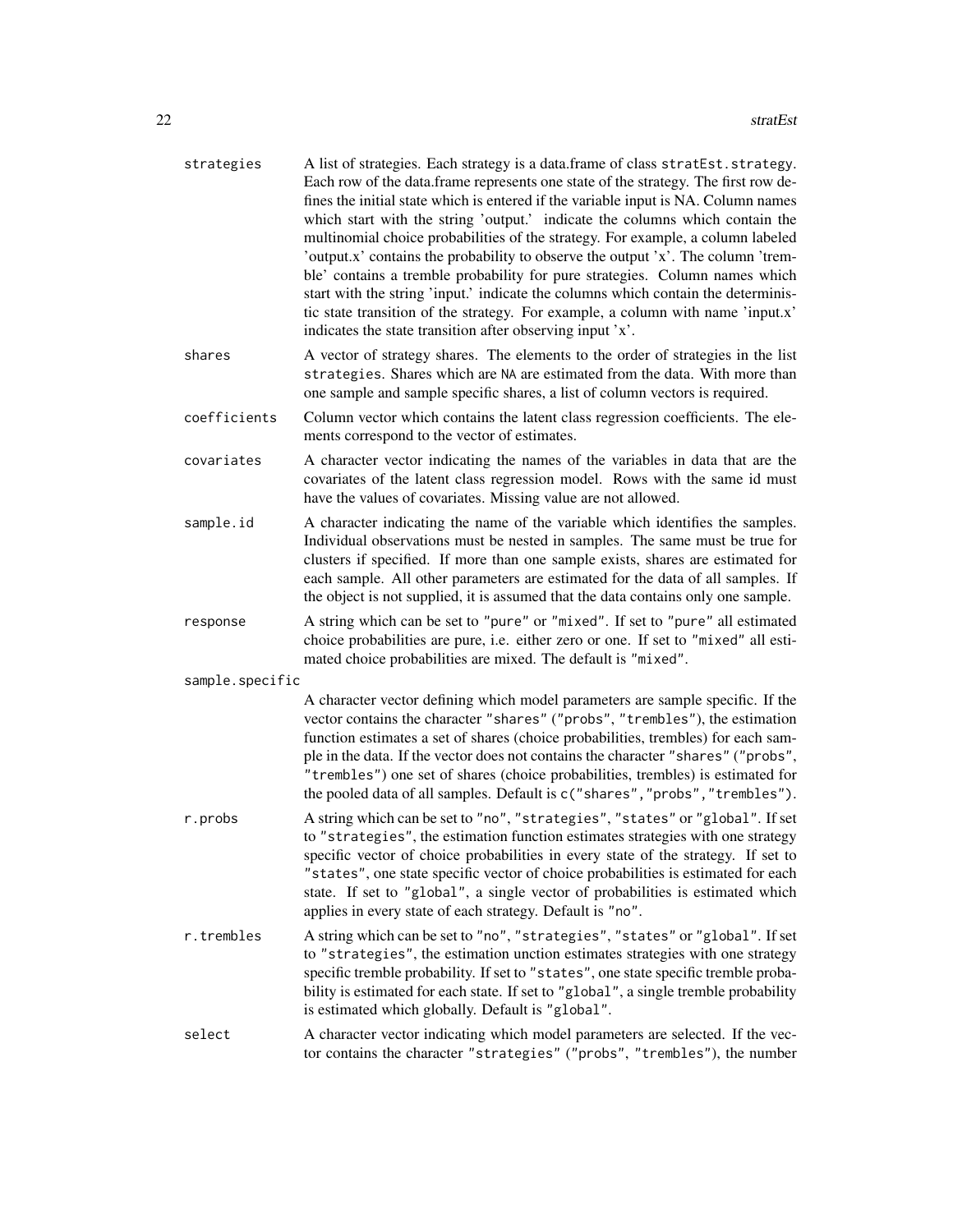|                | of strategies (choice probabilities, trembles) is selected based on the selection<br>criterion specified in "crit". The selection of choice probabilities and trem-<br>bles occurs obeying the restriction specified in r. probs and r. trembles. (E.g.<br>if $r$ . probs is set to "strategies", select = "probs" will select the sets of<br>choice probabilities within each strategy). Default is NULL. |
|----------------|------------------------------------------------------------------------------------------------------------------------------------------------------------------------------------------------------------------------------------------------------------------------------------------------------------------------------------------------------------------------------------------------------------|
| min.strategies | An integer which specifies the minimum number of strategies in case of strategy<br>selection. The strategy selection procedure stops if the minimum is reached.                                                                                                                                                                                                                                            |
| crit           | A string which can be set to "bic", "aic" or "icl". If set to "bic", model<br>selection based on the Bayesian Information criterion is performed. If set to<br>"aic", the Akaike Information criterion is used. If set to "icl" the Integrated<br>Classification Likelihood criterion is used. Default is "bic".                                                                                           |
| se             | A string which can be set to "analytic" or "bootstrap". If set to "bootstrap",<br>bootstrapped standard errors are reported. Default is "analytic".                                                                                                                                                                                                                                                        |
| outer.runs     | A positive integer which stets the number of outer runs of the solver. Default is<br>1.                                                                                                                                                                                                                                                                                                                    |
| outer.tol      | A positive number which stets the tolerance of the continuation condition of<br>the outer runs. The iterative algorithm stops if the relative decrease of the log-<br>likelihood is smaller than outer . tol. Default is 0.                                                                                                                                                                                |
| outer.max      | A positive integer which stets the maximum number of iterations of the outer<br>runs of the solver. The iterative algorithm stops if it did not converge after<br>"outer.max" iterations. Default is 1000.                                                                                                                                                                                                 |
| inner.runs     | A positive integer which stets the number of inner runs of the solver. Default is<br>10.                                                                                                                                                                                                                                                                                                                   |
| inner.tol      | A positive number which stets the tolerance of the continuation condition of<br>the inner EM runs. The iterative algorithm stops if the relative decrease of the<br>log-likelihood is smaller than inner. tol. Default is 0.                                                                                                                                                                               |
| inner.max      | A positive integer which stets the maximum number of iterations of the inner<br>EM runs. The iterative algorithm stops if it did not converge after inner.max<br>iterations. Default is 10.                                                                                                                                                                                                                |
| lcr.runs       | A positive integer which stets the number of estimation runs for latent class<br>regression. Default is 100.                                                                                                                                                                                                                                                                                               |
| lcr.tol        | A positive number which stets the tolerance of the continuation condition of<br>the Latent Class Regression runs. The iterative algorithm stops if the relative<br>decrease of the log-likelihood is smaller than lcr.tol. Default is 0.                                                                                                                                                                   |
| lcr.max        | A positive integer which stets the maximum number of iterations of the Latent<br>Class Regression EM runs. The iterative algorithm stops if it did not converge<br>after 1cr.max iterations. Default is 1000.                                                                                                                                                                                              |
| bs.samples     | A positive integer which sets the number of bootstrap samples drawn with re-<br>placement.                                                                                                                                                                                                                                                                                                                 |
| quantiles      | A numeric vector indicating the quantiles of the sampling distribution of the<br>estimated parameters. The quantiles are identified based on the standard error<br>or based on bootstrapping the sampling distribution of the parameter.                                                                                                                                                                   |
| stepsize       | A positive number which sets the stepsize of the Fisher scoring algorithm used<br>to estimate the coefficients of the latent class regression model. Default is one.<br>Values smaller than one slow down the convergence of the algorithm.                                                                                                                                                                |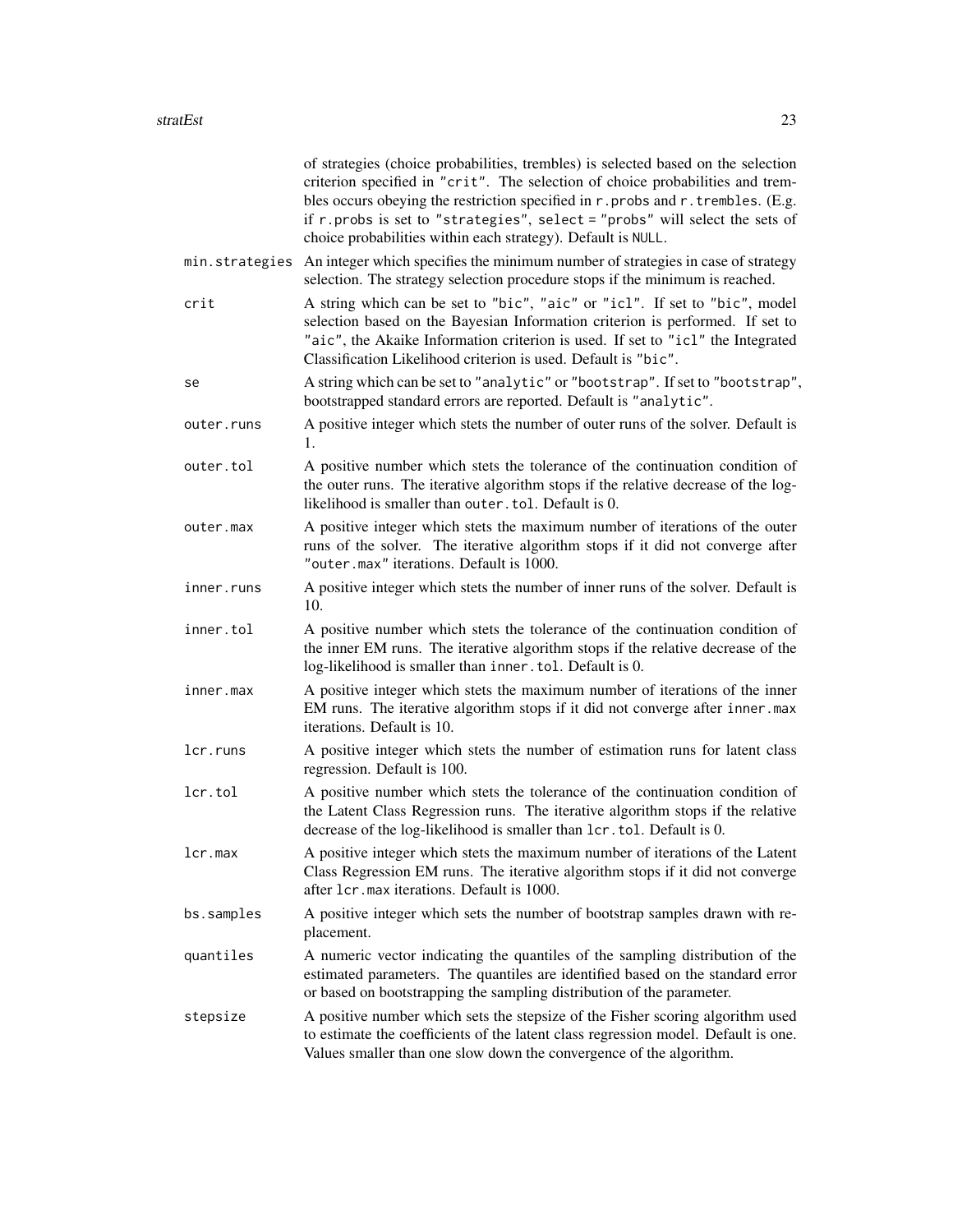| penalty | A logical indicating if the Firth penalty is used to estimate the coefficients of                                                         |
|---------|-------------------------------------------------------------------------------------------------------------------------------------------|
|         | the latent class regression model. Default is FALSE. Irrespective of the value                                                            |
|         | specified here, the penalty is used in the case of a bootstrap of the standard<br>errors of latent class regression coefficients.         |
| verbose | A logical, if TRUE messages of the estimation process and a summary of the<br>estimated model is printed to the console. Default is TRUE. |

#### Details

The estimation function stratEst() returns maximum-likelihood estimates for the population shares and choice probabilities of a set of candidate strategies given some data from an economic experiment. Candidate strategies can be supplied by the user in the form of deterministic finite-state automata. The number and the complexity of strategies can be restricted by the user or selected based on information criteria. stratEst also features latent class regression to assess the influence of covariates on strategy choice.

#### Value

An object of class stratEst. A list with the following elements.

| strategies           | A list of fitted strategies.                                                                                                                                                                                                     |
|----------------------|----------------------------------------------------------------------------------------------------------------------------------------------------------------------------------------------------------------------------------|
| shares               | Matrix of strategy shares. The order of rows corresponds to the order of strate-<br>gies defined in the input object strategies.                                                                                                 |
| probs                | Matrix of choice probabilities. The value NA indicates that the probability could<br>not be estimated since data does not contain observations the model assigns to<br>the corresponding state.                                  |
| trembles             | Matrix of tremble probabilities of the strategies. The value NA indicates that the<br>corresponding probability could not be estimated since data does not contain<br>observations the model assigns to the corresponding state. |
| coefficients         | Matrix of latent class regression coefficients for strategies.                                                                                                                                                                   |
| shares.par           | Estimated strategy shares.                                                                                                                                                                                                       |
| probs.par            | Estimated choice probabilities.                                                                                                                                                                                                  |
| trembles.par         | Estimated tremble probabilities.                                                                                                                                                                                                 |
| coefficients.par     |                                                                                                                                                                                                                                  |
|                      | Estimated latent class regression coefficients.                                                                                                                                                                                  |
|                      | shares. indices Indices of strategy shares.                                                                                                                                                                                      |
| probs.indices        | Indices of choice probabilities.                                                                                                                                                                                                 |
| trembles.indices     |                                                                                                                                                                                                                                  |
|                      | Indices of tremble probabilities.                                                                                                                                                                                                |
| coefficients.indices |                                                                                                                                                                                                                                  |
|                      | Indices of latent class regression coefficients.                                                                                                                                                                                 |
| loglike              | The log-likelihood of the model. Larger values indicate a better fit of the model<br>to the data.                                                                                                                                |
| crit.val             | The value of the selection criterion defined under crit. Larger values indicate<br>a better fit of the model.                                                                                                                    |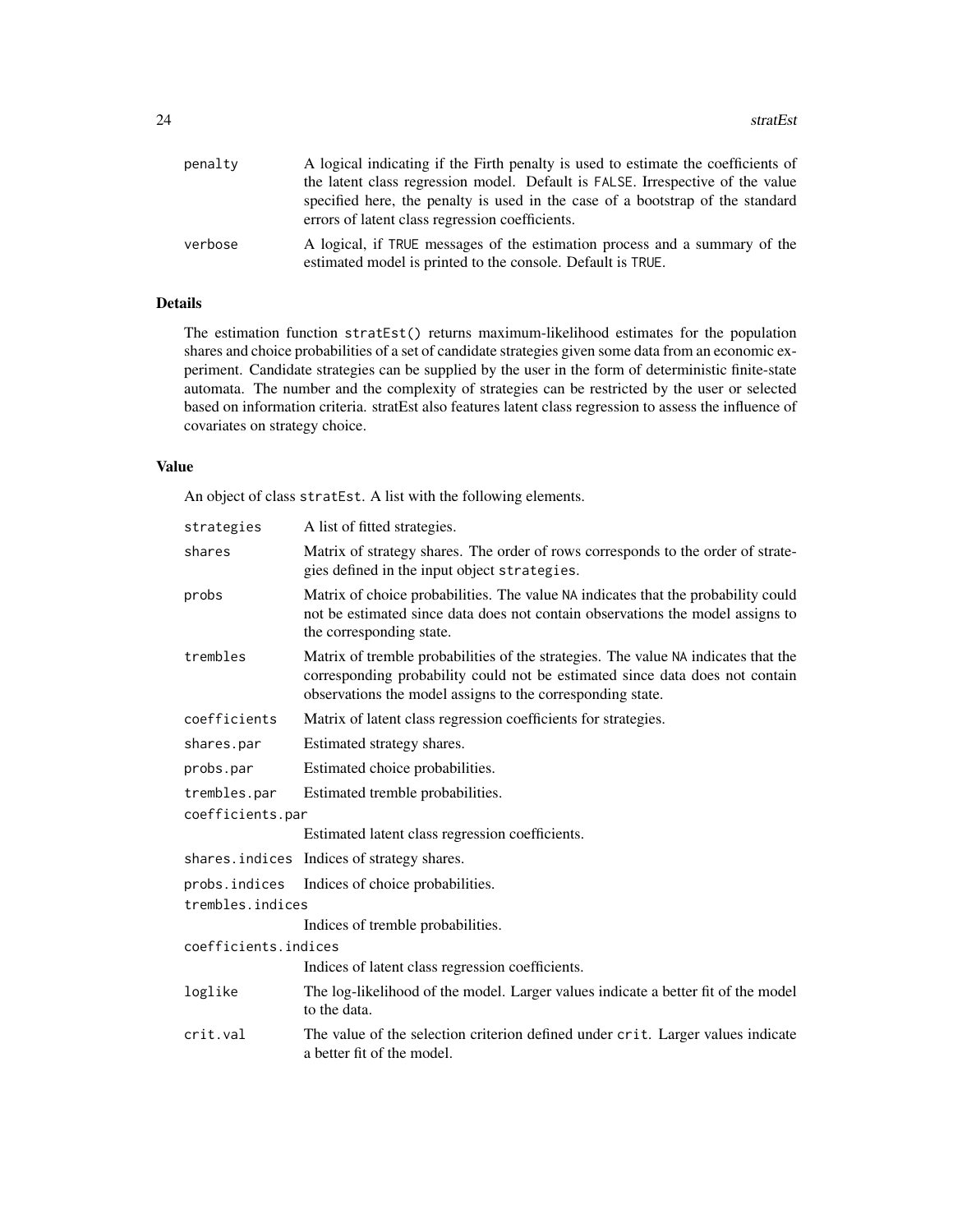| stratEst | 25 |  |
|----------|----|--|
|          |    |  |

| eval                            | Number of iterations of the solver. The reported number is the sum of iterations<br>performed in the inner and the outer run which produced the reported estimates. |
|---------------------------------|---------------------------------------------------------------------------------------------------------------------------------------------------------------------|
| tol.val                         | The relative decrease of the log-likelihood in the last iteration of the algorithm.                                                                                 |
| convergence                     | Maximum absolute score of the model parameters. Small values indicate con-<br>vergence of the algorithm to a (local) maximum of the negative log likelihood.        |
| entropy                         | Entropy of the posterior probability assignments of individuals to strategies.                                                                                      |
| state.obs                       | A column vector with the number of weighted observations for each strategy<br>state corresponding to the rows of strategies.                                        |
| posterior.assignments           |                                                                                                                                                                     |
|                                 | Posterior probability of each individual to use a strategy.                                                                                                         |
| prior.assignments               |                                                                                                                                                                     |
|                                 | Prior probability of each individual to use a strategy as predicted by the individ-<br>ual covariates.                                                              |
| shares.se                       | Standard errors of the estimated shares.                                                                                                                            |
| probs.se                        | Standard errors of the estimated choice probabilities.                                                                                                              |
| trembles.se<br>coefficients.se  | Standard errors of the estimated trembles.                                                                                                                          |
|                                 | Standard errors of the estimated coefficients.                                                                                                                      |
| shares.score                    | Score of the estimated shares.                                                                                                                                      |
| probs.score                     | Score of the reported choice probabilities.                                                                                                                         |
|                                 | trembles. score Score of the reported trembles.                                                                                                                     |
| coefficients.score              |                                                                                                                                                                     |
|                                 | Score of the reported coefficients.                                                                                                                                 |
| shares.fisher                   | Fisher information of the estimated shares.                                                                                                                         |
| probs.fisher<br>trembles.fisher | Fisher information of the reported choice probabilities.                                                                                                            |
|                                 | Fisher information of the reported trembles.                                                                                                                        |
| coefficients.fisher             |                                                                                                                                                                     |
|                                 | Fisher information of the reported coefficients.                                                                                                                    |
| num.obs                         | Number of observations.                                                                                                                                             |
| num.ids                         | Number of individuals.                                                                                                                                              |
| num.par                         | Total number of model parameters.                                                                                                                                   |
| free.par                        | Total number of free model parameters.                                                                                                                              |
| res.degrees                     | Residual degrees of freedom (num.ids - free.par).                                                                                                                   |
| shares.quantiles                |                                                                                                                                                                     |
|                                 | Quantiles of the estimated shares.                                                                                                                                  |
| probs.quantiles                 |                                                                                                                                                                     |
| trembles.quantiles              | Quantiles of the estimated choice probabilities.                                                                                                                    |
|                                 | Quantiles of the estimated tremble probabilities.                                                                                                                   |
| coefficients.quantiles          |                                                                                                                                                                     |
|                                 | Quantiles of the estimated latent class regression coefficients.                                                                                                    |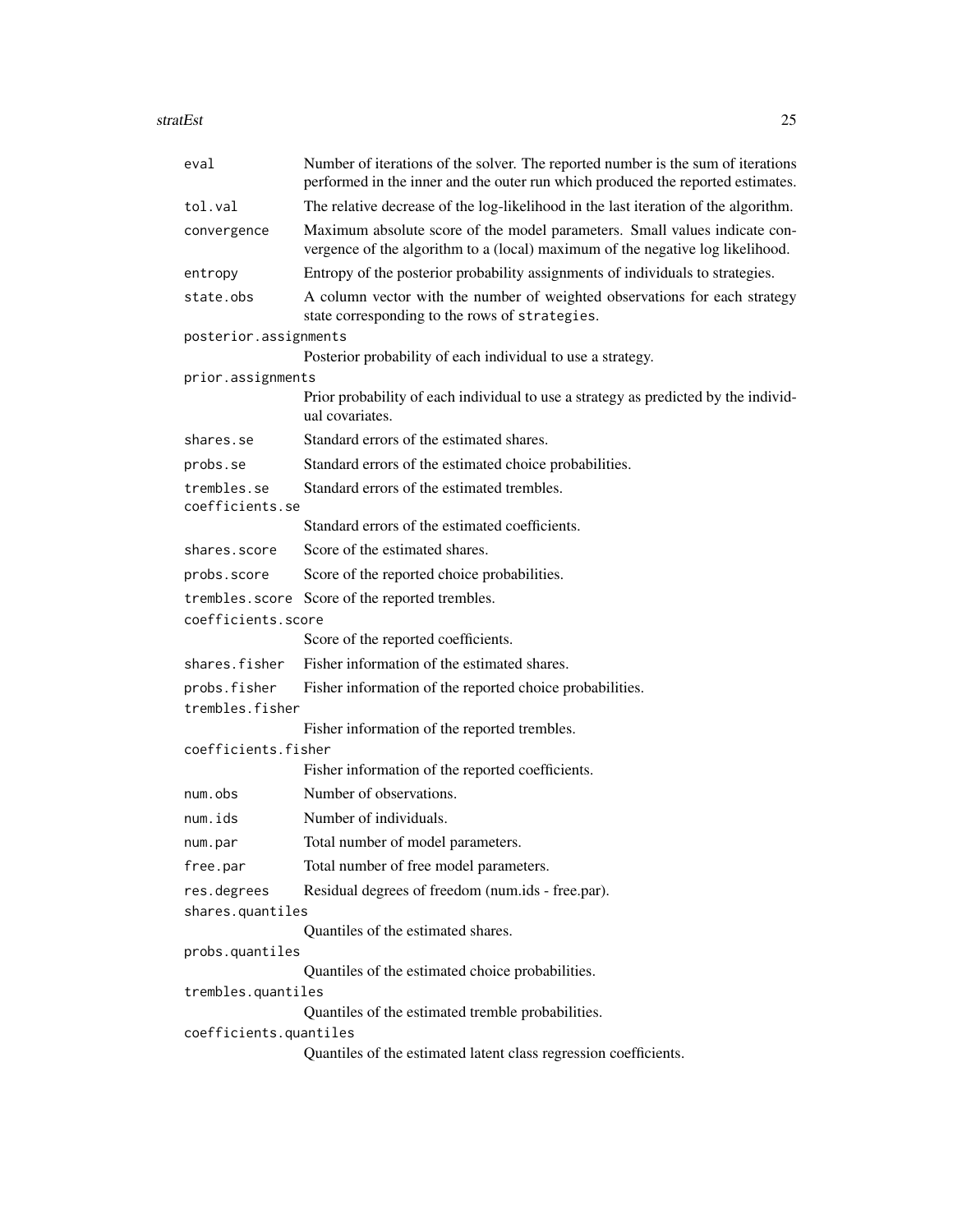<span id="page-25-0"></span>

| gammas     | Gamma parameter of the model.                              |
|------------|------------------------------------------------------------|
| gammas.par | Estimated gamma parameters.                                |
| gammas.se  | Standard errors of the gamma parameters.                   |
| #          |                                                            |
| aic        | Akaike information criterion.                              |
| bic        | Bayesian information criterion.                            |
| icl        | Integrated classification likelihood information criteria. |

#### **Note**

The strategy estimation method was introduced by (Dal Bo & Frechette 2011) to estimate the relative frequency of a fixed set of pure strategies in the indefinitely repeated prisoner's dilemma. Breitmoser (2015) extended the method to the estimation of behavior strategies. The **stratEst** package uses the EM algorithm (Dempster, Laird & Rubin 1977) and the Newton-Raphson method to obtain maximum-likelihood estimates for the population shares and choice probabilities of a set of candidate strategies. The package builds on other software contributions of the R community. To increase speed the estimation procedures, the package uses integration of C++ and R achieved by the Rcpp package (Eddelbuettel & Francois 2011) and the open source linear algebra library for the C++ language RppArmadillo (Sanderson & Curtin 2016).

#### References

Breitmoser, Y. (2015): Cooperation, but no reciprocity: Individual strategies in the repeated prisoner's dilemma, *American Economic Review*, 105, 2882-2910.

Dal Bo, P. and G. R. Frechette (2011): The evolution of cooperation in infinitely repeated games: Experimental evidence, *American Economic Review*, 101, 411-429.

Dempster, A., N. Laird, and D. B. Rubin (1977): Maximum likelihood from incomplete data via the EM algorithm," *Journal of the Royal Statistical Society Series B*, 39, 1-38.

Eddelbuettel, D. and R. Francois (2011): Rcpp: Seamless R and C++ Integration, *Journal of Statistical Software*, 40, 1-18.

Sanderson, C. and R. Curtin (2016): Armadillo: a template-based C++ library for linear algebra. *Journal of Open Source Software*, 1-26.

stratEst.check *Check model assumptions*

#### **Description**

Check model assumptions

#### Usage

```
stratEst.check(model, chi.tests = FALSE, bs.samples = 100, verbose = FALSE)
```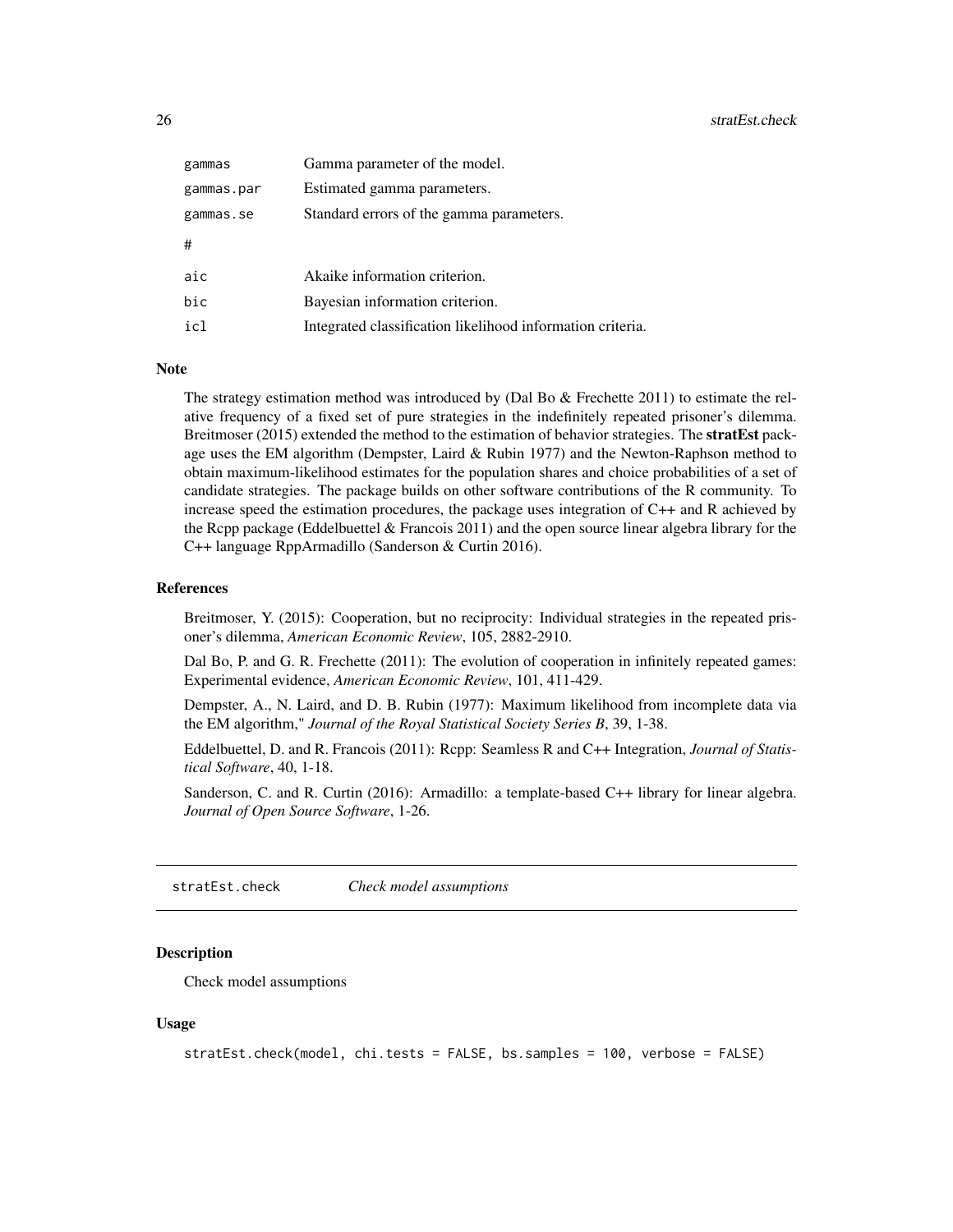#### <span id="page-26-0"></span>stratEst.data 27

#### Arguments

| model      | a fitted model of class stratEst.model.                                                               |
|------------|-------------------------------------------------------------------------------------------------------|
| chi.tests  | a logical. If TRUE chi square tests of global and local model fit are performed.<br>Default is FALSE. |
| bs.samples | an integer. The number of parametric bootstrap samples for the chi square tests.<br>Default is 100.   |
| verbose    | a logical, if TRUE messages of the checking process are printed to the console.<br>Default is FALSE.  |

#### Details

The function for model checking of the package.

#### Value

A list of check results with the following elements:

| fit        | a matrix. Contains the log likelihood, the number of free model parameters, and<br>the value of the three information criteria. |
|------------|---------------------------------------------------------------------------------------------------------------------------------|
| chi.global | a matrix. The results of the chi square test for global model fit.                                                              |
| chi.local  | a matrix. The results of the chi square test for local model fit.                                                               |

#### References

Wang Z, Xu B, Zhou HJ (2014). "Social Cycling and Conditional Responses in the Rock-Paper-Scissors Game." *Scientific Reports*, 4(1), 2045-2322.

#### Examples

```
## Fit and check a mixture model for the rock-paper-scissors data of Wang, Xu, and Zhou (2014).
strategies.mixture = strategies.RPS[c("nash","imitate")]
model.mixture <- stratEst.model(data.WXZ2014,strategies.mixture)
model.mixture.check <- stratEst.check( model.mixture )
print(model.mixture.check$fit)
```
stratEst.data *Creates a stratEst.data object.*

#### Description

Creates a stratEst.data object.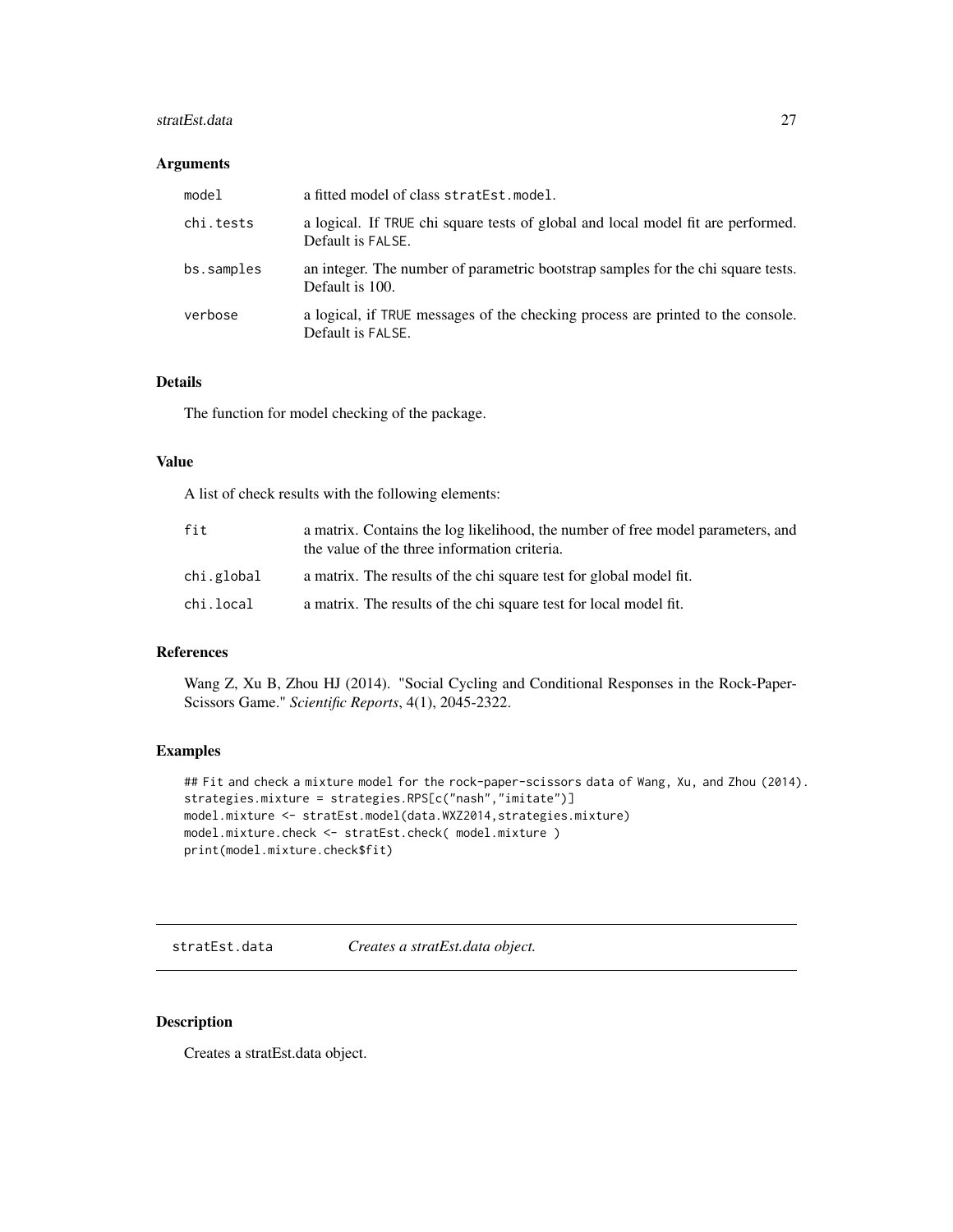#### Usage

```
stratEst.data(
 data,
  choice = "choice",
  input = c("input"),input.log = 0,input.\,sep = "",id = "id",game = "game",period = "period",
 add = NULL,drop = NULL
\mathcal{L}
```
#### Arguments

| data      | a data. frame in the long format.                                                                                                                                                     |
|-----------|---------------------------------------------------------------------------------------------------------------------------------------------------------------------------------------|
| choice    | a character string. The variable in data which contains the discrete choices.<br>Default is "choice".                                                                                 |
| input     | a character string. The names of the input generating variables in data. At least<br>one input generating variable has to be specified. Default is c("input").                        |
| input.lag | a numeric vector. The time lag in periods of the input generating variables. The<br>vector must have as many elements as variables specified in the object input.<br>Default is zero. |
| input.sep | a character string. Separates the input generating variables. Default is "".                                                                                                          |
| id        | a character string. The name of the variable in data that identifies observations<br>of the same individual. Default is "id".                                                         |
| game      | a character string. The name of the variable in data that identifies observations<br>of the same game. Default is "game".                                                             |
| period    | a character string. The name of the variable in data that identifies the periods<br>of a game. Default is "period".                                                                   |
| add       | a character vector. The names of variables in the global environment that should<br>be added to the stratEst.data object. Default is NULL.                                            |
| drop      | a character vector. The names of variables in data that should be dropped.<br>Default is NULL.                                                                                        |

#### Details

The data generation function of the package.

#### Value

A stratEst.data object. A data frame in the long format with the following variables:

| id   | the variable that identifies observations of the same individual. |
|------|-------------------------------------------------------------------|
| game | the variable that identifies observations of the same game.       |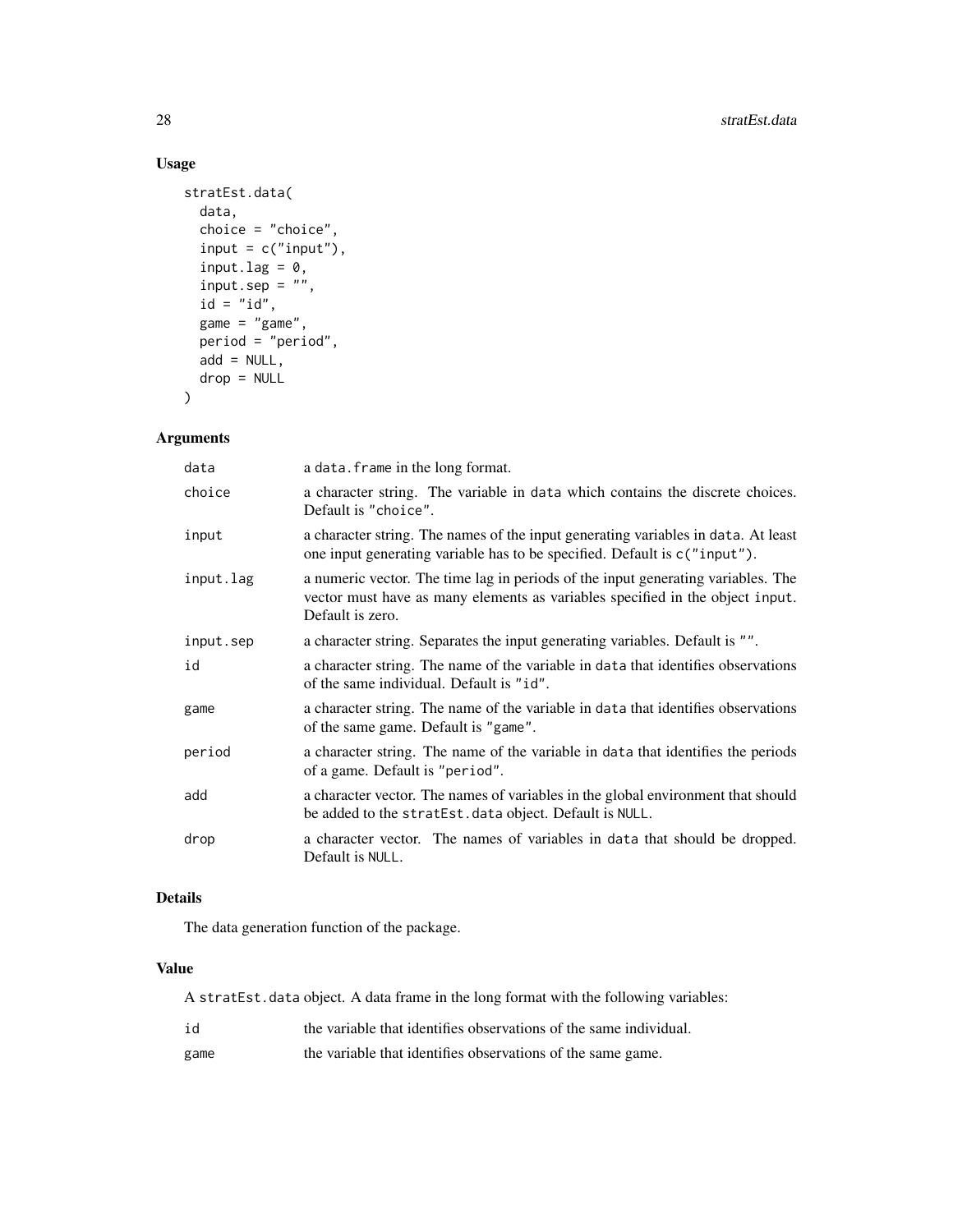#### <span id="page-28-0"></span>stratEst.model 29

| period | the period of the game. |
|--------|-------------------------|
| choice | the discrete choices.   |
| input  | the inputs.             |

#### Examples

```
## Transform the prisoner's dilemma data of Dal Bo and Frechette (2011).
data.DF2011 <- stratEst.data(DF2011, choice = "choice",
                             input=c("choice", "other.choice"), input.lag = 1)
## Transform the prisoner's dilemma data of Fudenberg, Rand, and Dreber (2012).
data.FRD2012 <- stratEst.data(data = FRD2012, choice = "choice",
                             input = c("last.choice", "last.other"))
```
stratEst.model *Strategy Estimation Function*

#### Description

The estimation function of the package.

#### Usage

```
stratEst.model(
  data,
  strategies,
  shares = NULL,
  coefficients = NULL,
  covariates = NULL,
  sample.id = NULL,
  response = "mixed",
  sample.specific = c("shares", "probs", "trembles"),
  r.probs = "no",
  r.trembles = "global",
  select = NULL,
  min.strategies = 1,
  crit = "bic",
  se = "analytic",
  outer.runs = 1,
  outer.tol = 1e-10,outer.max = 1000,inner.runs = 10,
  inner.tol = 1e-05,inner.max = 10,
  lcr.runs = 100,lcr.tol = 1e-10,lcr.max = 1000,
```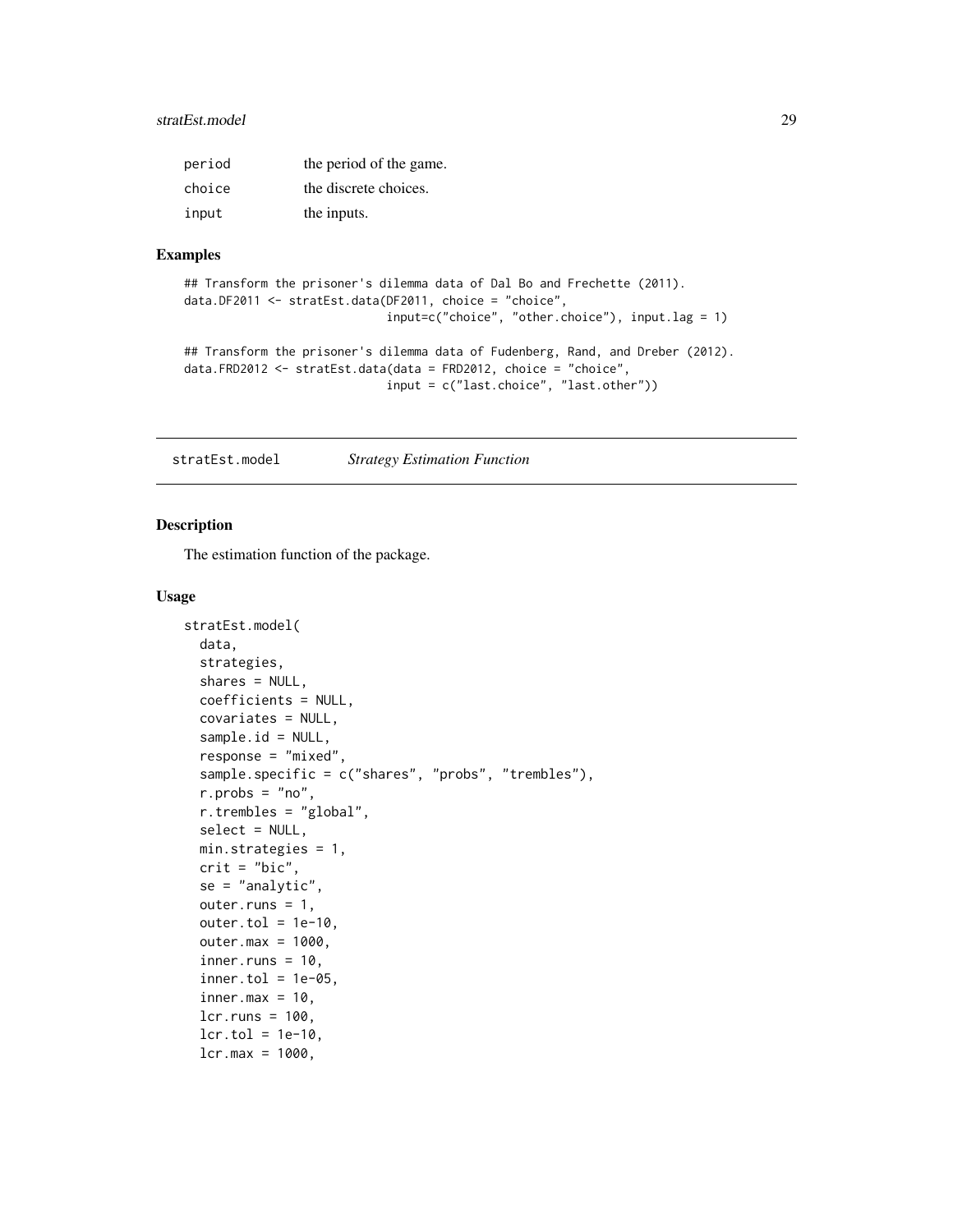```
bs.samples = 1000,
 quantiles = c(0.05, 0.5, 0.95),
 step.size = 1,
 penalty = FALSE,verbose = FALSE)
```

| data            | a stratEst.data object or data.frame.                                                                                                                                                                                                                                                                                                                                                                                                                          |
|-----------------|----------------------------------------------------------------------------------------------------------------------------------------------------------------------------------------------------------------------------------------------------------------------------------------------------------------------------------------------------------------------------------------------------------------------------------------------------------------|
| strategies      | a list of strategies. Each element if the list must be an object of class stratEst.strategy.                                                                                                                                                                                                                                                                                                                                                                   |
| shares          | a numeric vector of strategy shares. The order of the elements corresponds to<br>the order in strategies. Elements which are NA are estimated from the data.<br>Use a list of numeric vectors if data has more than one sample and shares are<br>sample specific.                                                                                                                                                                                              |
| coefficients    | a matrix of latent class regression coefficients.                                                                                                                                                                                                                                                                                                                                                                                                              |
| covariates      | a character vector with the names of the covariates of the latent class regression<br>model in the data. The covariates cannot have missing values.                                                                                                                                                                                                                                                                                                            |
| sample.id       | a character string indicating the name of the variable which identifies the sam-<br>ples in data. Individual observations must be nested in samples.                                                                                                                                                                                                                                                                                                           |
| response        | a character string which is either "pure" or "mixed". If "pure" the estimated<br>choice probabilities are either zero or one. If "mixed" the estimated choice<br>probabilities are mixed parameters. The default is "mixed".                                                                                                                                                                                                                                   |
| sample.specific |                                                                                                                                                                                                                                                                                                                                                                                                                                                                |
|                 | a character vector, Defines the model parameters that are sample specific. Can<br>contain the character strings "shares" ("probs", "trembles". If the vector<br>contains "shares" ("probs", "trembles"), the estimation function estimates a<br>set of shares (choice probabilities, trembles) for each sample in the data.                                                                                                                                    |
| r.probs         | a character string. Options are "no", "strategies", "states" or "global".<br>Option "no" yields one vector of choice probabilities per strategy and state. Op-<br>tion "strategies" yields one vector of choice probabilities per strategy. Option<br>"states" yields one vector of choice probabilities per state. Option "global"<br>yields a single vector of choice probabilities. Default is "no".                                                        |
| r.trembles      | a character string. Options are "no", "strategies", "states" or "global".<br>Option "no" yields one tremble probability per strategy and state. Option "strategies"<br>yields one tremble probability per strategy. Option "states" yields one trem-<br>ble probability per state. Option "global" yields a single tremble probability.<br>Default is "no".                                                                                                    |
| select          | a character vector. Indicates the classes of model parameters that are selected.<br>Can contain the character strings "strategies", ("probs", and "trembles".<br>If the vector contains" strategies" ("probs", "trembles"), the number of<br>strategies (choice probabilities, trembles) is selected based on the selection cri-<br>terion specified in "crit". The selection can be restricted with the arguments<br>r.probs and r.trembles. Default is NULL. |
| min.strategies  | an integer. The minimum number of strategies in case of strategy selection. The<br>strategy selection procedure stops if the minimum is reached.                                                                                                                                                                                                                                                                                                               |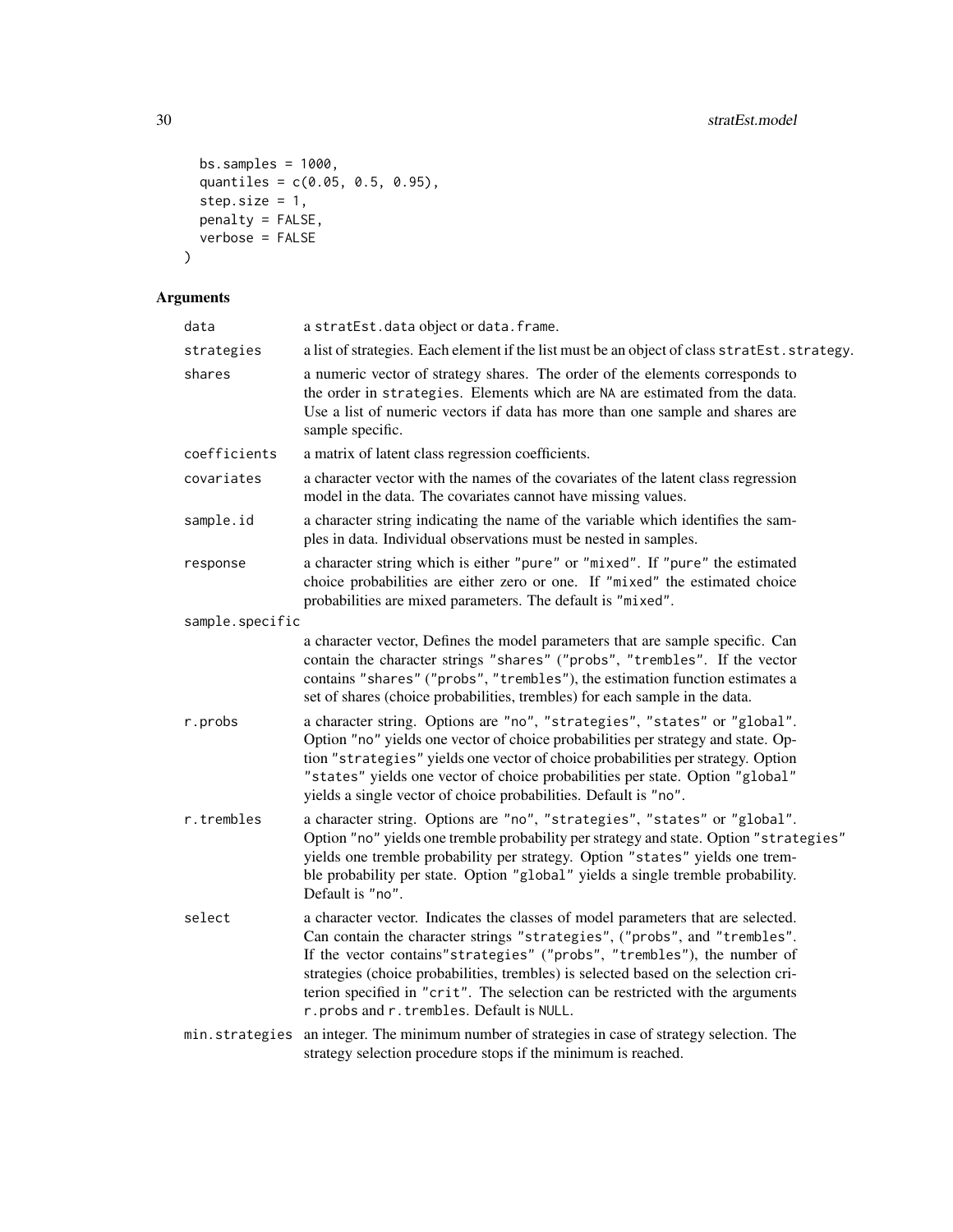| crit       | a character string. Defines the information criterion used for model selection.<br>Options are "bic" (Bayesian information criterion), "aic" (Akaike information<br>criterion) or "icl" (Integrated Classification Likelihood). Default is "bic".                                    |
|------------|--------------------------------------------------------------------------------------------------------------------------------------------------------------------------------------------------------------------------------------------------------------------------------------|
| se         | a string. Defines how standard errors are obtained. Options are "analytic" or<br>"bootstrap". Default is "analytic".                                                                                                                                                                 |
| outer.runs | an integer. The number of outer runs of the solver. Default is 1.                                                                                                                                                                                                                    |
| outer.tol  | a number close to zero. The tolerance of the stopping condition of the outer<br>runs. The iterative algorithm stops if the relative decrease of the log likelihood<br>is smaller than this number. Default is 1e-10.                                                                 |
| outer.max  | an integer. The maximum number of iterations of the outer runs of the solver.<br>The iterative algorithm stops after "outer .max" iterations if it does not con-<br>verge. Default is 1000.                                                                                          |
| inner.runs | an integer. The number of inner runs of the solver. Default is 10.                                                                                                                                                                                                                   |
| inner.tol  | a number close to zero. The tolerance of the stopping condition of the inner<br>runs. The iterative algorithm stops if the relative decrease of the log likelihood<br>is smaller than this number. Default is 1e-5.                                                                  |
| inner.max  | an integer. The maximum number of iterations of the outer runs of the solver.<br>The iterative algorithm stops after "inner.max" iterations if it does not con-<br>verge. Default is 10.                                                                                             |
| lcr.runs   | an integer. The number of latent class regression runs of the solver. Default is<br>100.                                                                                                                                                                                             |
| lcr.tol    | a number close to zero. The tolerance of the stopping condition of the latent<br>class regression runs. The iterative algorithm stops if the relative decrease of the<br>log likelihood is smaller than this number. Default is 1e-10.                                               |
| lcr.max    | an integer. The maximum number of iterations of the latent class regression runs<br>of the solver. The iterative algorithm stops after "1cr.max" iterations if it does<br>not converge. Default is 1000.                                                                             |
| bs.samples | an integer. The number of bootstrap samples.                                                                                                                                                                                                                                         |
| quantiles  | a numeric vector. The quantiles of the sampling distribution of the estimated<br>parameters. Depending on the option of se, the quantiles are either estimated<br>based on a t-distribution with res. degrees of freedom and the analytic standard<br>errors or based the bootstrap. |
| step.size  | a number between zero and one. The step size of the Fisher scoring step which<br>updates the coefficients. Values smaller than one slow down the convergence of<br>the algorithm and prevent overshooting. Default is one.                                                           |
| penalty    | a logical. If TRUE the Firth penalty is used to estimate the coefficients of the<br>latent class regression model. Default is FALSE.                                                                                                                                                 |
| verbose    | a logical. If TRUE information about the estimation process are printed to the<br>console. Default is FALSE.                                                                                                                                                                         |

#### Details

The estimation function of the package obtains maximum likelihood estimates for the model parameters based on expectation maximization and Newton-Raphson algorithms.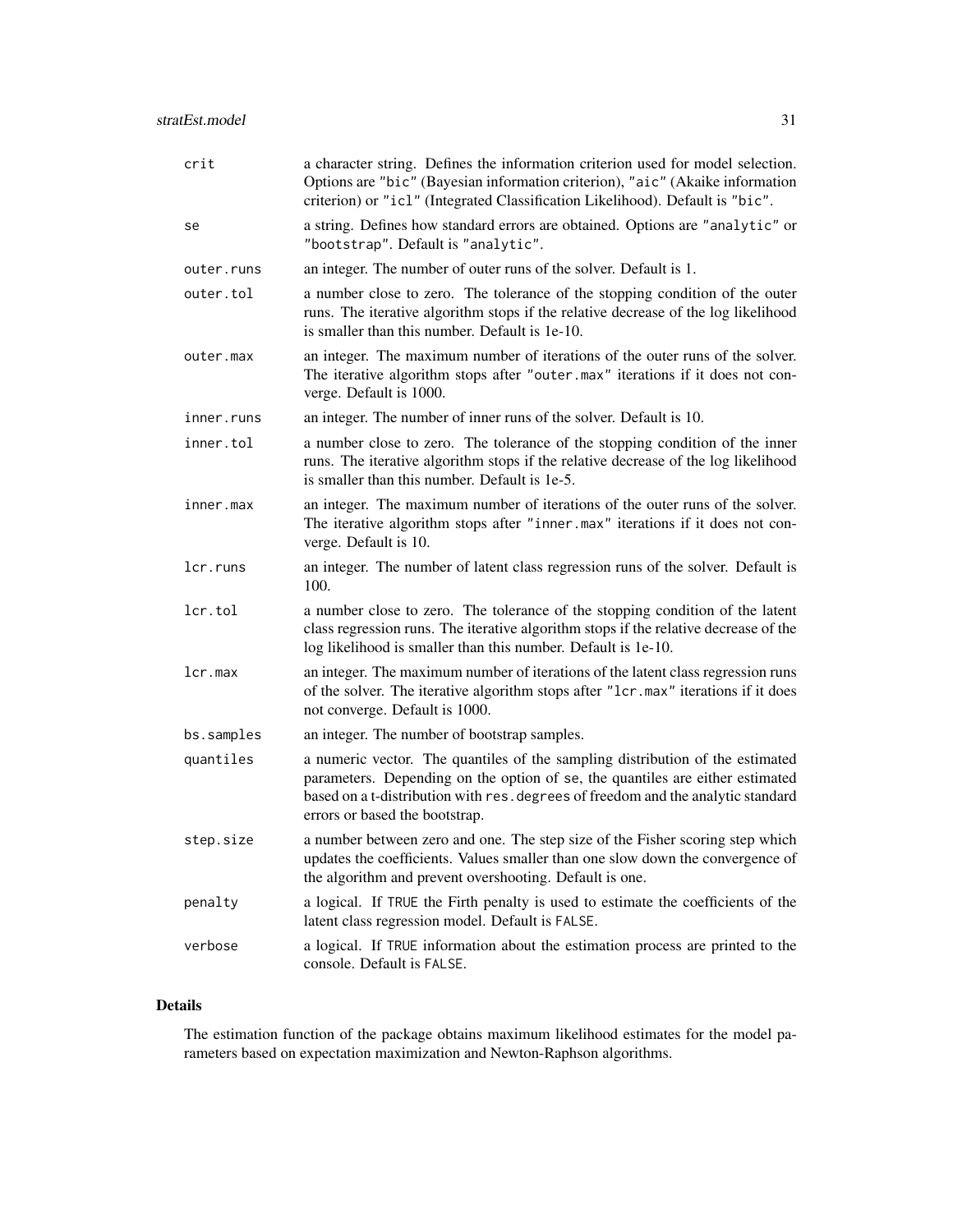An object of class stratEst.model. A list with the following elements.

| strategies           | the fitted strategies.                                                              |
|----------------------|-------------------------------------------------------------------------------------|
| shares               | the strategy shares.                                                                |
| probs                | the choice probabilities of the strategies.                                         |
| trembles             | the tremble probabilities of the strategies.                                        |
| gammas               | the gamma parameters of the strategies.                                             |
| coefficients         | the coefficients of the covariates.                                                 |
| shares.par           | the estimated strategy share parameters.                                            |
| probs.par            | the estimated choice probability parameters.                                        |
| trembles.par         | the estimated tremble parameters.                                                   |
| gammas.par           | the estimated gamma parameters.                                                     |
| coefficients.par     |                                                                                     |
|                      | the estimated coefficient parameters of the covariates.                             |
|                      | shares. indices the parameter indices of the strategy shares.                       |
| probs.indices        | the parameter indices of the choice probabilities.                                  |
| trembles.indices     |                                                                                     |
|                      | the parameter indices of the tremble probabilities.                                 |
| coefficients.indices | the parameter indices of the coefficients.                                          |
|                      |                                                                                     |
| loglike              | the log likelihood of the model.                                                    |
| num.ids              | the number of individuals.                                                          |
| num.obs              | the number of observations.                                                         |
| num.par              | the total number of model parameters.                                               |
| free.par             | the number of free model parameters.                                                |
| res.degrees          | the residual degrees of freedom.                                                    |
| aic                  | the Akaike information criterion.                                                   |
| bic                  | the Bayesian information criterion.                                                 |
| icl                  | The integrated classification likelihood.                                           |
| crit.val             | the value of the selection criterion defined by the argument crit.                  |
| eval                 | the total number of iterations of the solver.                                       |
| tol.val              | the relative decrease of the log likelihood in the last iteration of the algorithm. |
| convergence          | the maximum of the absolute scores of the estimated model parameters.               |
| entropy.model        | the entropy of the model.                                                           |
| entropy.assignments  |                                                                                     |
|                      | the entropy of the posterior probability assignments of individuals to strategies.  |
| chi.global           | the chi square statistic for global model fit.                                      |
| chi.local            | the chi square statistics for local model fit.                                      |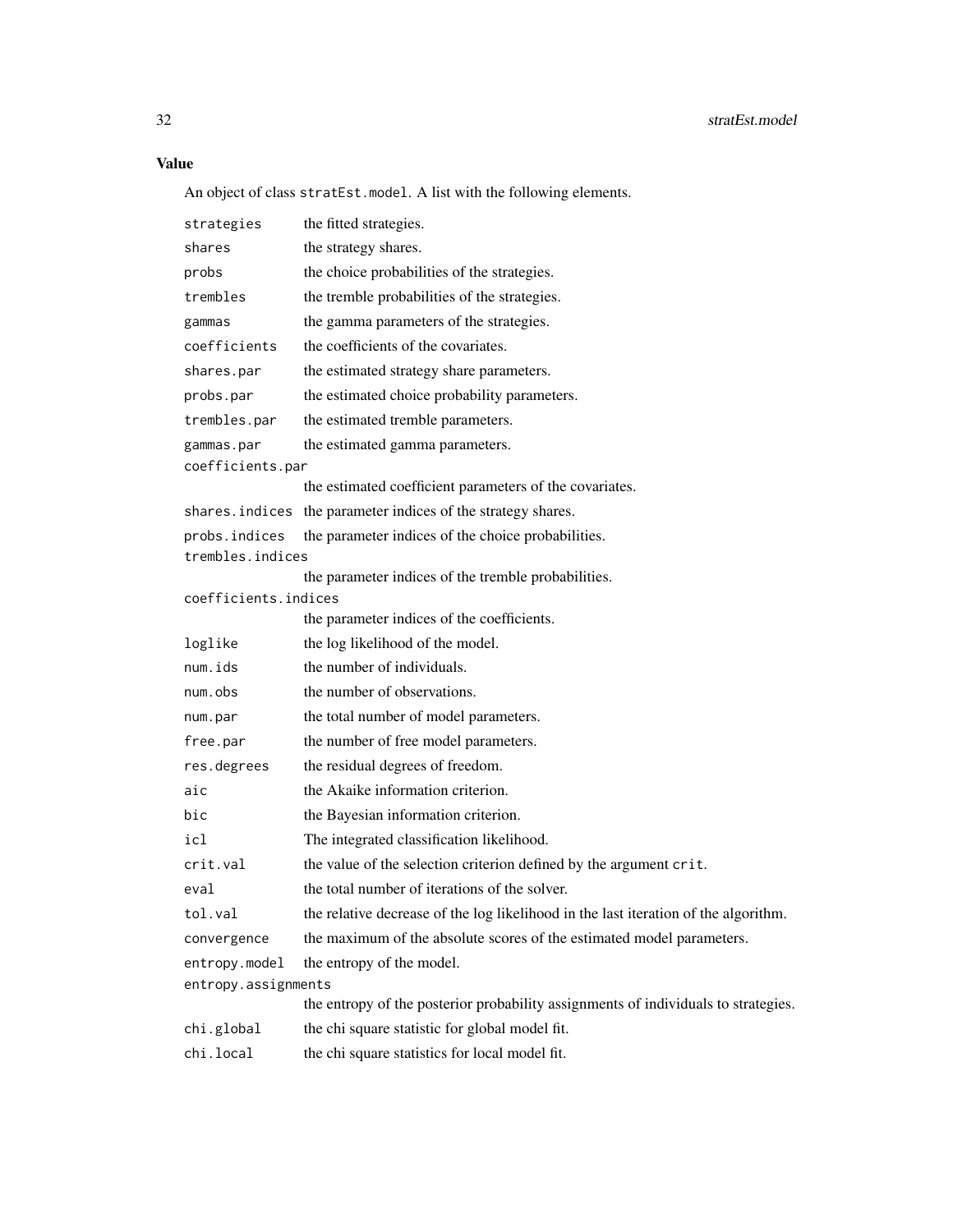| state.obs              | the weighted observations for each strategy state.                                                       |
|------------------------|----------------------------------------------------------------------------------------------------------|
| post.assignments       |                                                                                                          |
|                        | the posterior probability assignments of individuals to strategies.                                      |
| prior.assignments      |                                                                                                          |
|                        | the prior probability of each individual to use a strategy as predicted by the<br>individual covariates. |
| shares.se              | the standard errors of the estimated share parameters.                                                   |
| probs.se               | the standard errors of the estimated choice probability parameters.                                      |
| trembles.se            | the standard errors of the estimated tremble probability parameters.                                     |
| gammas.se              | the standard errors of the estimated gamma parameters.                                                   |
| coefficients.se        |                                                                                                          |
|                        | the standard errors of the estimated coefficients.                                                       |
| shares.quantiles       |                                                                                                          |
| probs.quantiles        | the quantiles of the estimated population shares.                                                        |
|                        | the quantiles of the estimated choice probabilities.                                                     |
| trembles.quantiles     |                                                                                                          |
|                        | the quantiles of the estimated trembles.                                                                 |
| coefficients.quantiles |                                                                                                          |
|                        | the quantiles of the estimated coefficients.                                                             |
| shares.score           | the scores of the estimated share parameters.                                                            |
| probs.score            | the score of the estimated choice probabilities.                                                         |
|                        | trembles. score the score of the estimated tremble probabilities.                                        |
| coefficients.score     |                                                                                                          |
|                        | the score of the estimated coefficient.                                                                  |
| shares.fisher          | the Fisher information matrix of the estimated shares.                                                   |
| probs.fisher           | the Fisher information matrix of the estimated choice probabilities.                                     |
| trembles.fisher        |                                                                                                          |
| coefficients.fisher    | the Fisher information matrix of the estimated trembles.                                                 |
|                        | the fisher information matrix of the estimated coefficients.                                             |
| fit.args               | the input objects of the function call.                                                                  |

#### Note

Strategy estimation was introduced by Dal Bo and Frechette (2011) to estimate the maximum likelihood frequencies of a set of candidate strategies in the repeated prisoner's dilemma. Breitmoser (2015) introduces model parameters for the choice probabilities of individual strategies to the strategy estimation model. Dvorak and Fehrler (2018) extend the basic strategy estimation model by individual level covariates to explain the selection of strategies by individuals. The estimation function of the package obtains maximum likelihood estimates for the model parameters based on expectation maximization (Dempster, Laird, and Rubin, 1977) and Newton-Raphson algorithms. To decrease the computation time, the package integrates  $C_{++}$  and R with the help of the R packages Rcpp (Eddelbuettel and Francois, 2011) and the open source linear algebra library for the C++ language RppArmadillo (Sanderson and Curtin, 2016).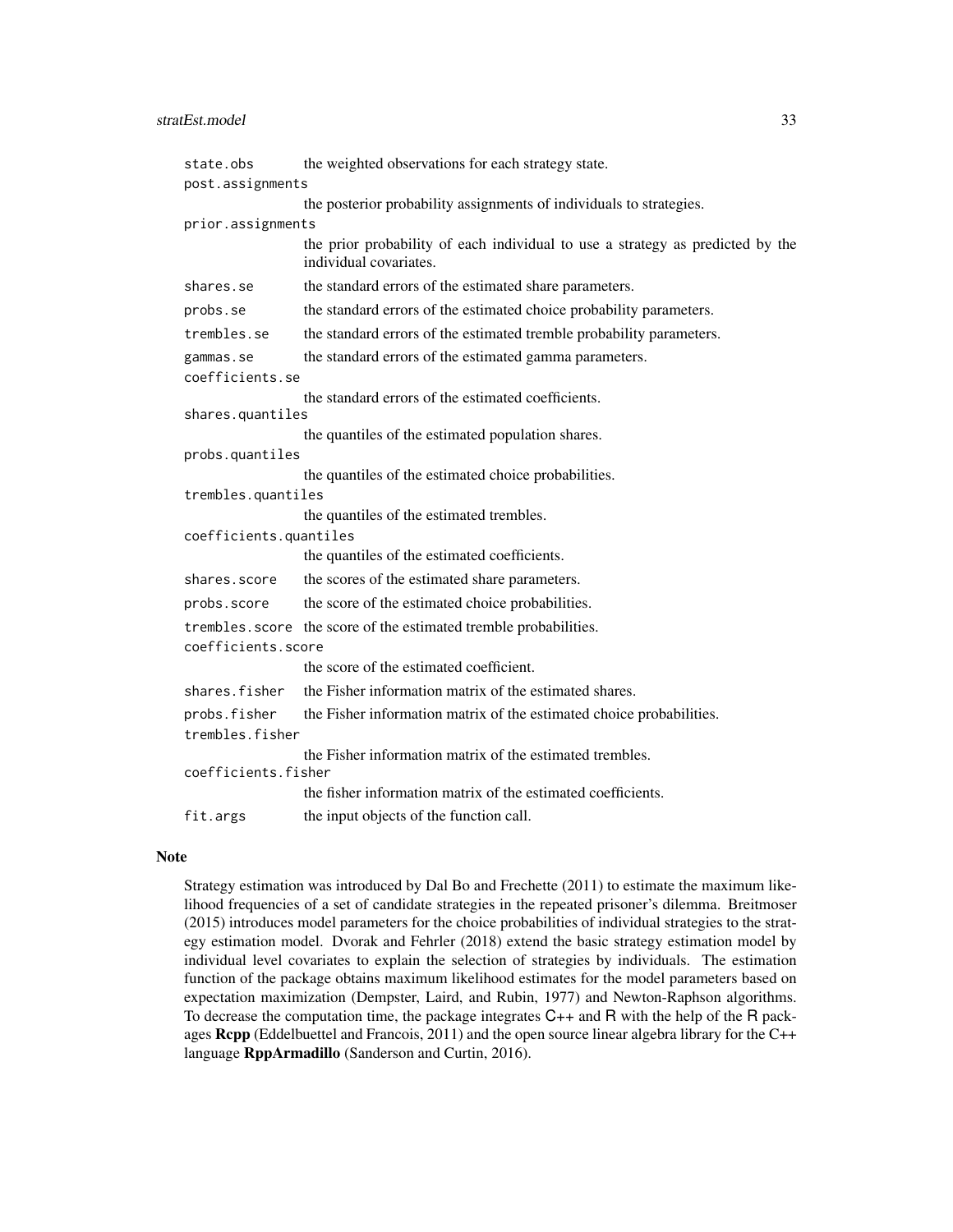#### <span id="page-33-0"></span>References

Breitmoser Y (2015). "Cooperation, but no Reciprocity: Individual Strategies in the Repeated Prisoner's Dilemma." *American Economic Review*, 105(9), 2882-2910.

Dal Bo P, Frechette GR (2011). "The Evolution of Cooperation in Infinitely Repeated Games: Experimental Evidence." *American Economic Review*, 101(1), 411-429.

Dempster A, Laird N, Rubin DB (1977). "Maximum Likelihood from Incomplete Data via the EM Algorithm." *Journal of the Royal Statistical Society Series B*, 39(1), 1-38.

Dvorak F, Fehrler S (2018). "Negotiating Cooperation under Uncertainty: Communication in Noisy, Indefinitely Repeated Interactions." *IZA Working Paper*, No. 11897.

Dvorak F, Fischbacher U, Schmelz K (2020). "Incentives for Conformity and Anticonformity." *TWI Working Paper Series*.

Eddelbuettel D, Francois R (2011). "Rcpp: Seamless R and C++ Integration." *Journal of Statistical Software*, 40(8), 1-18.

Fudenberg D, Rand DG, Dreber A (2012). "Slow to Anger and Fast to Forgive: Cooperation in an Uncertain World." *American Economic Review*, 102(2), 720-749.

Sanderson C, Curtin R (2016). "Armadillo: A Template-Based C++ Library for Linear Algebra." *Journal of Open Source Software*, 1, 26.

Wang Z, Xu B, Zhou HJ (2014). "Social Cycling and Conditional Responses in the Rock-Paper-Scissors Game." *Scientific Reports*, 4(1), 2045-2322.

#### Examples

## Strategy model for rock-paper-scissors data of Wang, Xu, and Zhou (2014). ## Fit a mixture of the Nash strategy and a strategy that imitates the last choice. strategies.mixture = list("nash" = strategies.RPS\$nash, "imitate" = strategies.RPS\$imitate) model.mixture <- stratEst.model(data.WXZ2014,strategies.mixture)

stratEst.simulate *Simulation function for strategy estimation.*

#### **Description**

The simulation function of the package.

#### Usage

```
stratEst.simulate(
  data = NULL,strategies,
  shares = NULL,
  coefficients = NULL,
  covariate.mat = NULL,
  num.ids = 100,
```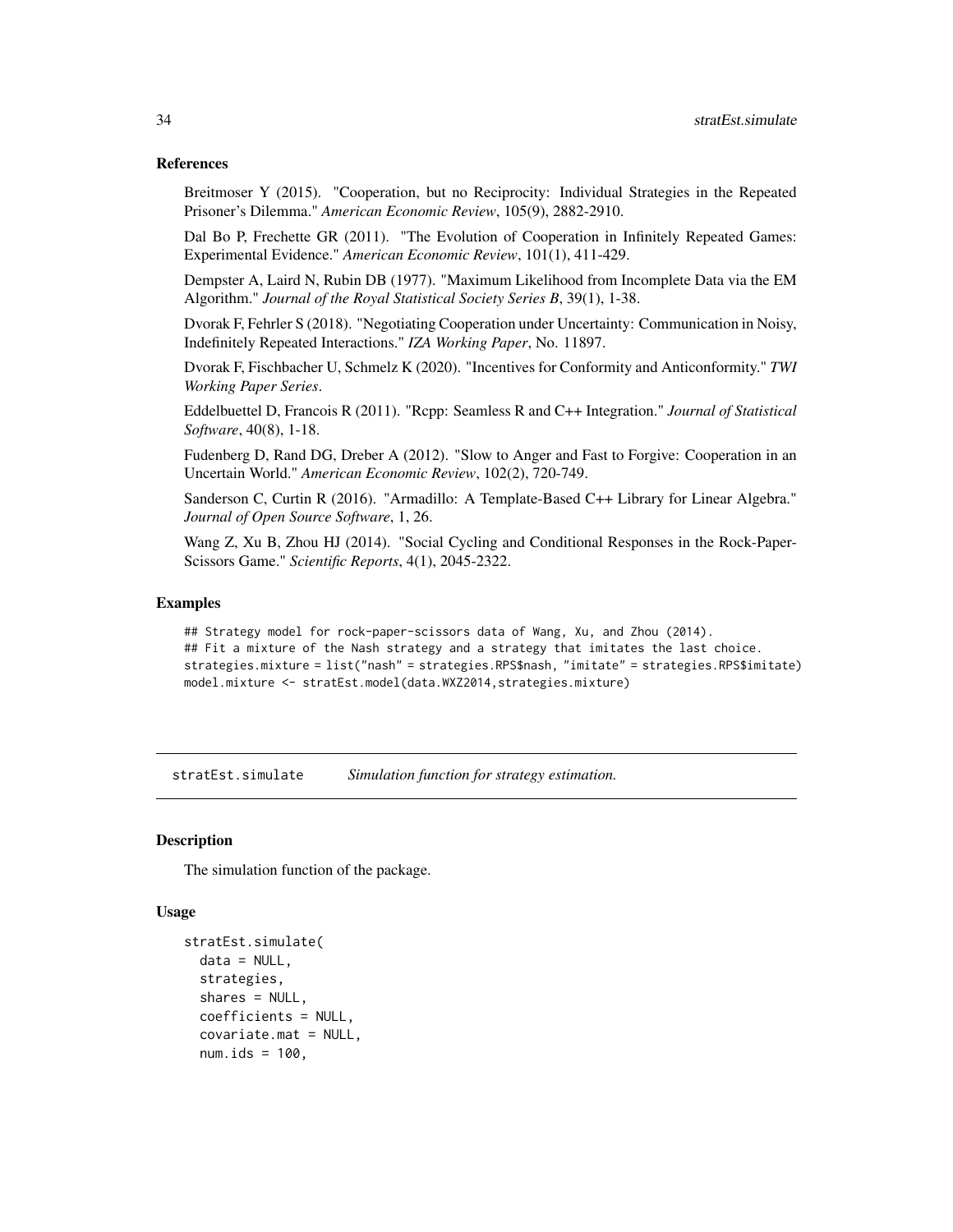#### stratEst.simulate 35

```
num.games = 5,
 num.periods = NULL,
 fixed.assignment = TRUE,
 input.na = FALSE,
 sample.id = NULL
)
```
#### Arguments

| data             | a stratEst.data object. Alternatively, the arguments num.ids, num.games,<br>and num. periods can be used if no data is available.                                                                                                      |  |
|------------------|----------------------------------------------------------------------------------------------------------------------------------------------------------------------------------------------------------------------------------------|--|
| strategies       | a list of strategies. Each element if the list must be an object of class stratEst. strategy.                                                                                                                                          |  |
| shares           | a numeric vector of strategy shares. The order of the elements corresponds to the<br>order in strategies. NA values are not allowed. Use a list of numeric vectors if<br>data has more than one sample and shares are sample specific. |  |
| coefficients     | a matrix of regression coefficients. Column names correspond to the names of<br>the strategies, row names to the names of the covariates.                                                                                              |  |
| covariate.mat    | a matrix with the covariates in columns. The column names of the matrix indi-<br>cate the names of the covariates. The matrix must have as many rows as there<br>are individuals.                                                      |  |
| num.ids          | an integer. The number of individuals. Default is 100.                                                                                                                                                                                 |  |
| num.games        | an integer. The number of games. Default is 5.                                                                                                                                                                                         |  |
| num.periods      | a vector of integers with as many elements num.games. The elements specify<br>the number of periods in each game. Default (NULL) means 5 periods in each<br>game.                                                                      |  |
| fixed.assignment |                                                                                                                                                                                                                                        |  |
|                  | a logical value. If FALSE individuals use potentially different strategies in each<br>each game. If TRUE, individuals use the same strategy in each game. Default is<br>FALSE.                                                         |  |
| input.na         | a logical value. If FALSE an input value is randomly selected for the first period.<br>Default is FALSE.                                                                                                                               |  |
| sample.id        | a character string indicating the name of the variable which identifies the sam-<br>ples in data. Individual observations must be nested in samples. Default is NULL.                                                                  |  |
|                  |                                                                                                                                                                                                                                        |  |

#### Value

A stratEst.data object. A data frame in the long format with the following variables:

| id       | the variable that identifies observations of the same individual. |
|----------|-------------------------------------------------------------------|
| game     | the variable that identifies observations of the same game.       |
| period   | the period of the game.                                           |
| choice   | the discrete choices.                                             |
| input    | the inputs.                                                       |
| sample   | the sample of the individual.                                     |
| strategy | the strategy of the individual.                                   |
|          |                                                                   |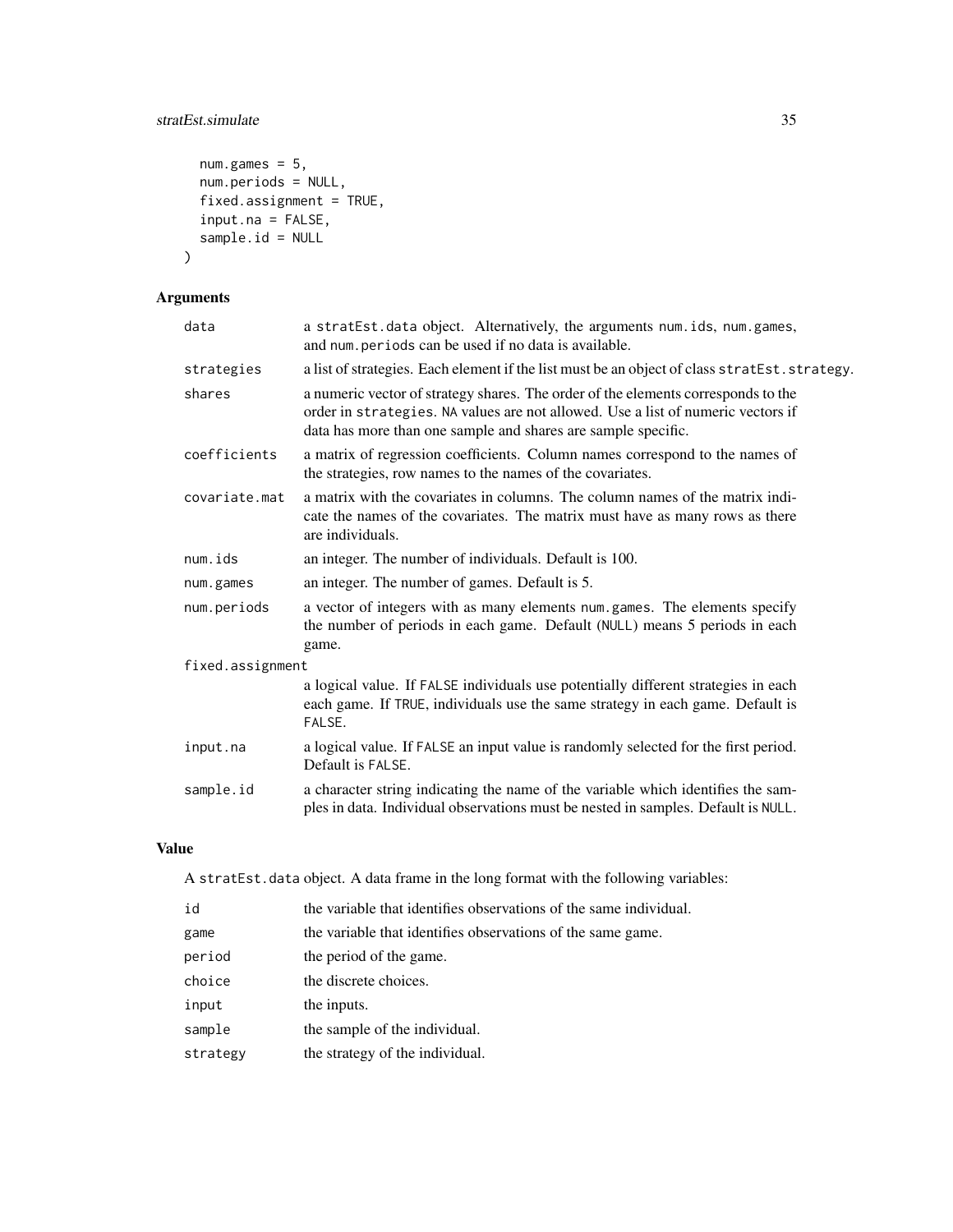#### Examples

```
## Simulate data of two strategies for choices "left" and "right".
lr <- c("left","right")
pi <- runif(1)
pr <- c(1, 0, 0, 1)tr <- c(1, 2, 1, 2)mixed \le stratEst.strategy(choices = lr, inputs = lr, prob.choices = c(pi, 1 - pi))
pure <- stratEst.strategy(choices = lr, inputs = lr, prob.choices = pr, tr.inputs = tr)
gamma \le runif(1)/4
pure$tremble <- gamma
beta \leq rnorm(1)
p <- 1/sum(1 + exp(beta))
sim.shares \leq c(p, 1-p)
sim.strategies <- list("mixed" = mixed, "pure" = pure)
sim.data <- stratEst.simulate(strategies = sim.strategies, shares = sim.shares)
```
stratEst.strategy *Creates a stratEst.strategy object.*

#### Description

Creates a stratEst.strategy object.

#### Usage

```
stratEst.strategy(
 choices,
  inputs = NULL,prob.choices = NULL,
  tr.inputs = NULL,
 trembles = NULL,
 num.states = NULL
)
```

| choices      | a character vector. The levels of the factor choice in the data.                                    |
|--------------|-----------------------------------------------------------------------------------------------------|
| inputs       | a character vector. The levels of the factor input in the data.                                     |
| prob.choices | a numeric vector. The choice probabilities of the strategy in columnwise order.                     |
| tr.inputs    | a vector of integers. The deterministic state transitions of the strategy in colum-<br>nwise order. |
| trembles     | a numeric vector. The tremble probabilities of the strategy.                                        |
| num.states   | an integer. The number states of the strategy.                                                      |

<span id="page-35-0"></span>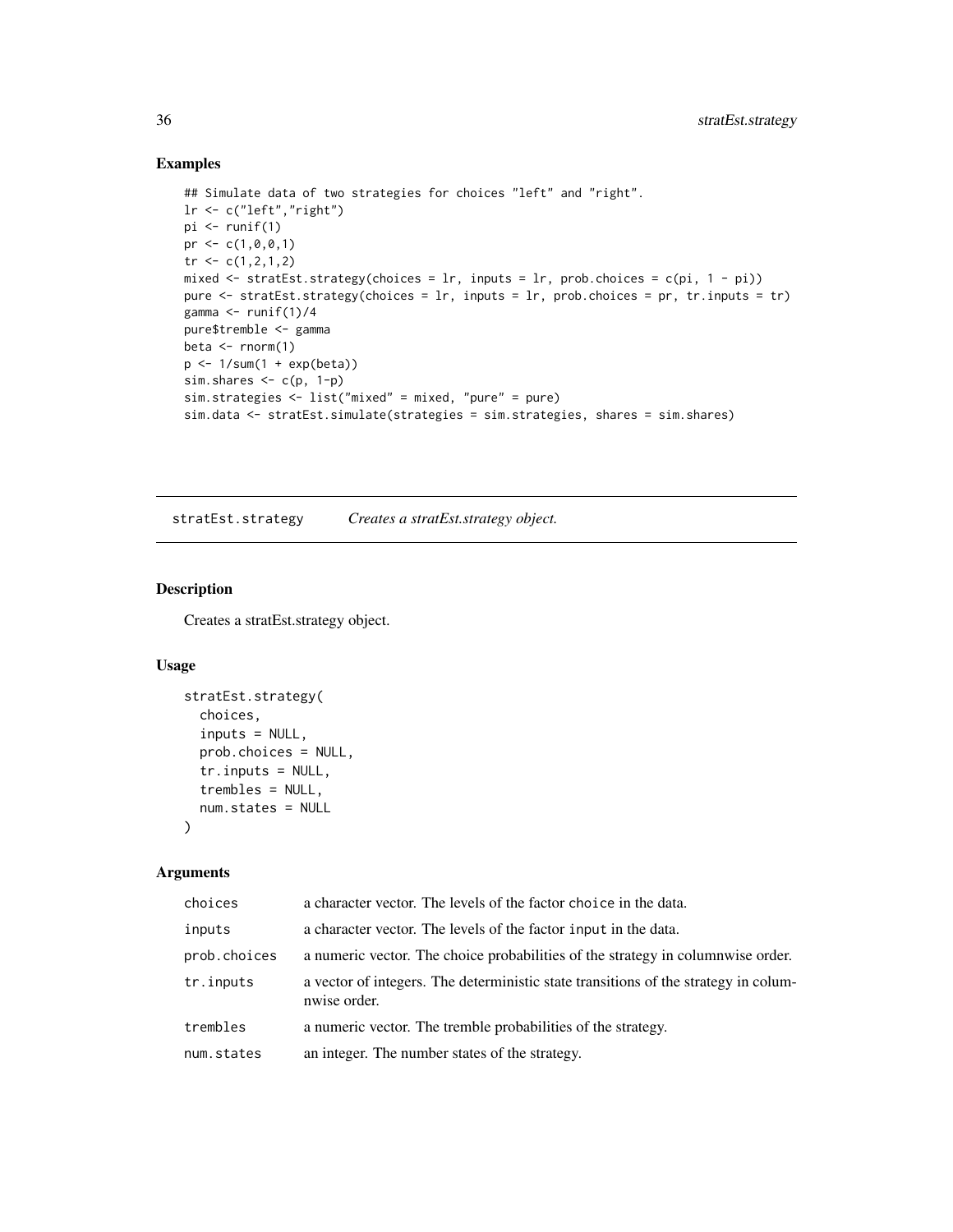#### <span id="page-36-0"></span>stratEst.test 37

#### Details

The strategy generation function of the package.

#### Value

A stratEst.strategy object. A data.frame with the following variables:

| prob.x  | the probability of choice x.                                     |
|---------|------------------------------------------------------------------|
| tremble | the probability to observe a tremble.                            |
| tr(x)   | the deterministic state transitions of the strategy for input x. |

#### Examples

```
## Nash equilibrium strategy of rock-paper-scissors
ins = c(NA,"rock","paper","scissors")
rps = c("rock","paper","scissors")
mixed = stratEst.strategy(choices = rps)
nash = stratEst.strategy(choices = rps, prob.choices = rep(1/3,3))
rock = stratEst.strategy(choices = rps, prob.choices = c(1,0,0))
```

| stratEst.test |
|---------------|
|---------------|

Runs t-tests if model parameters differ from user defined values

#### Description

Runs t-tests if model parameters differ from user defined values

#### Usage

```
stratEst.test(
 model,
 par = c("shares", "probs", "trembles", "coefficients"),
  values = NA,
  alternative = "two.sided",
  digits = 4,
 plot.tests = TRUE
\mathcal{L}
```

| model       | a fitted model of class stratEst.model.                                                                                      |
|-------------|------------------------------------------------------------------------------------------------------------------------------|
| par         | a character vector. The class of model parameters to be tested. Default is<br>c("shares","probs","trembles","coefficients"). |
| values      | a numeric vector. The values the parameter estimates are compared to. Default<br>is NA which means zero.                     |
| alternative | a character string. The alternative hypothesis. Options are "two.sided", "greater"<br>or "less". Default is "two.sided".     |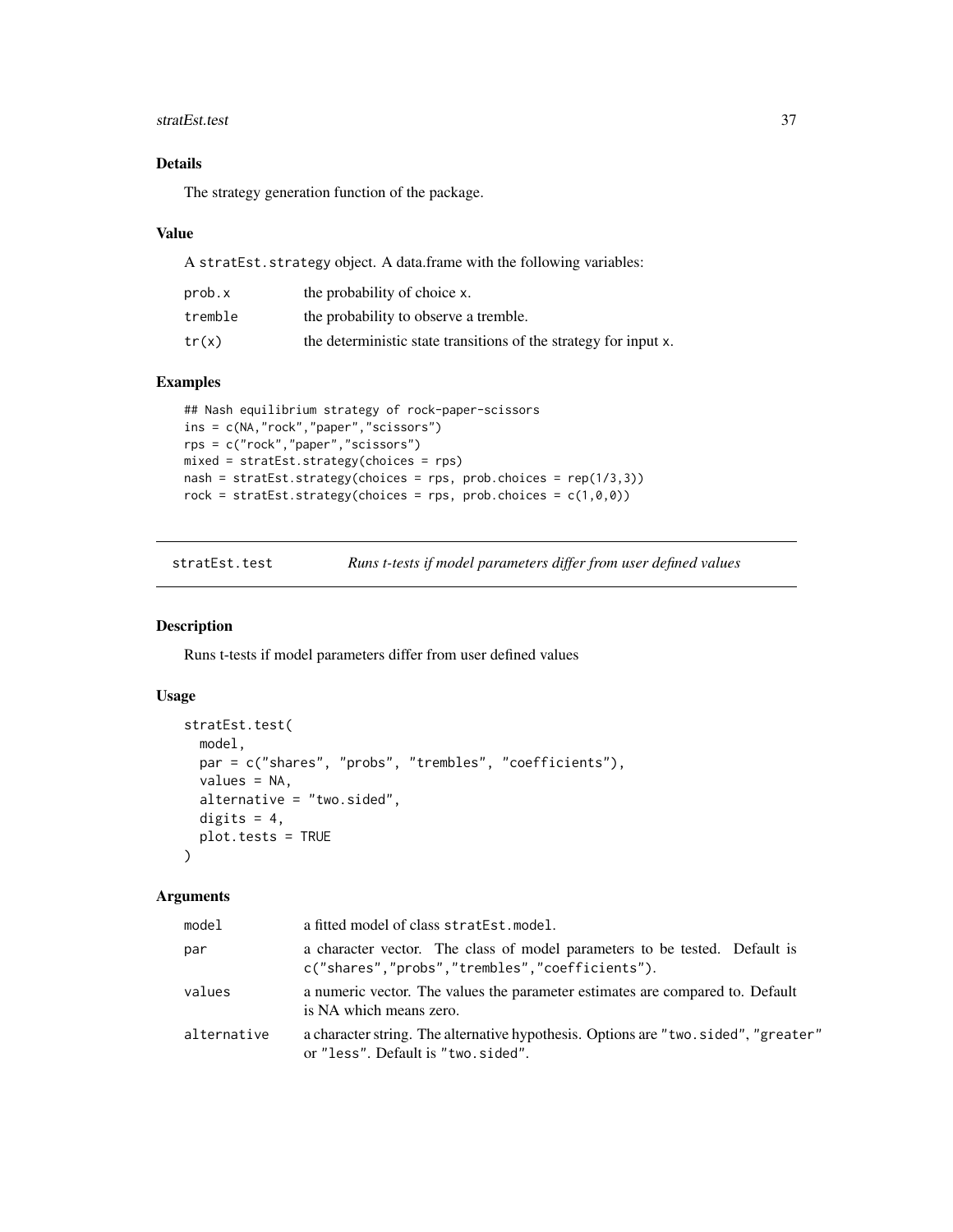<span id="page-37-0"></span>

| digits     | an integer. The number of digits of the result. |
|------------|-------------------------------------------------|
| plot.tests | a logical. Plots tests if TRUE.                 |

#### Details

The test function of the package.

#### Value

A data.frame with one row for each tested parameter and 6 variables:

| estimate    | the parameter estimate.                                               |
|-------------|-----------------------------------------------------------------------|
| diff        | the difference between the estimated parameter and the numeric value. |
| std.error   | the standard error of the estimated parameter.                        |
| t.value     | the TRUE statistic.                                                   |
| res.degrees | the residual degrees of freedom of the model.                         |
| p.value     | the p value of the TRUE statistic.                                    |

#### References

Wang Z, Xu B, Zhou HJ (2014). "Social Cycling and Conditional Responses in the Rock-Paper-Scissors Game." *Scientific Reports*, 4(1), 2045-2322.

#### Examples

```
## Test if the choice probabilities of a mixed strategy for rock-paper-scissors.
## The rock-paper-scissors data is from Wang, Xu, and Zhou (2014).
model.mixed <- stratEst.model(data = data.WXZ2014, strategies = strategies.RPS["mixed"])
t.probs <- stratEst.test(model = model.mixed, par = "probs", values = 1/3)
print(t.probs)
```
summary.stratEst.check

*Method dispatch for Generic Function Summary*

#### Description

Method dispatch for Generic Function Summary

#### Usage

```
## S3 method for class 'stratEst.check'
summary(object, ...)
```

| object   | An object returned by the function stratest. check(). An object of class stratest. check. |
|----------|-------------------------------------------------------------------------------------------|
| $\cdots$ | additional arguments affecting the summary produced.                                      |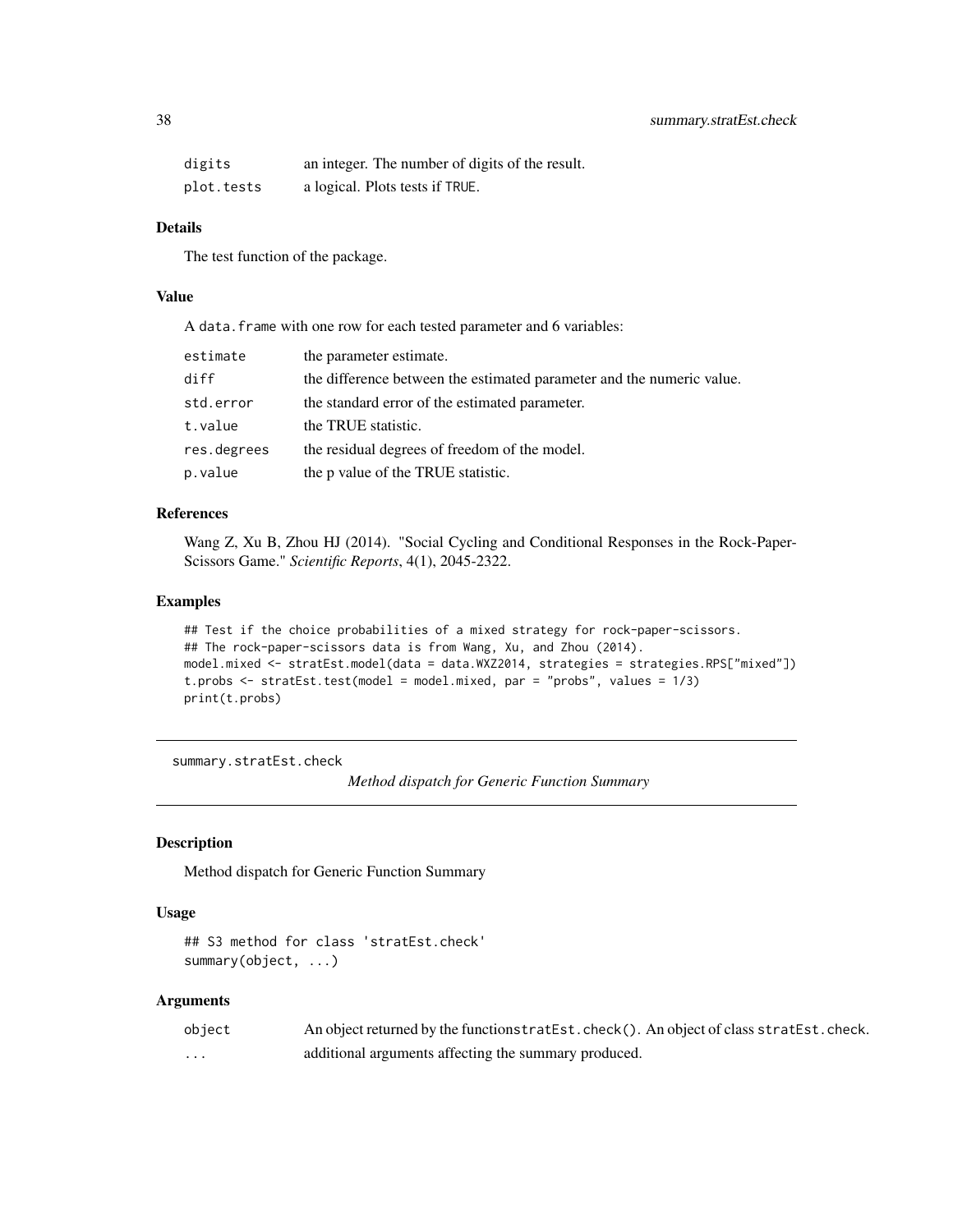#### <span id="page-38-0"></span>Value

No return value, prints a summary of the model checks to the console.

summary.stratEst.data *Method dispatch for Generic Function summary*

#### Description

Method dispatch for Generic Function summary

#### Usage

## S3 method for class 'stratEst.data' summary(object, ...)

#### Arguments

| object   | An object to be summarized.                |
|----------|--------------------------------------------|
| $\cdots$ | additional arguments affecting the result. |

#### Value

No return value, prints a summary of the datas to the console.

```
summary.stratEst.model
```
*Method dispatch for Generic Function Summary*

#### Description

Method dispatch for Generic Function Summary

#### Usage

```
## S3 method for class 'stratEst.model'
summary(object, ..., plot.shares = TRUE)
```
#### Arguments

| object            | An object returned by the estimation functionstratest. model (). An object of |
|-------------------|-------------------------------------------------------------------------------|
|                   | class stratEst.model.                                                         |
| $\cdot\cdot\cdot$ | additional arguments affecting the summary produced.                          |
| plot.shares       | Logical. If TRUE a barchart of the shares is plotted.                         |

#### Value

No return value, prints a summary of the model to the console.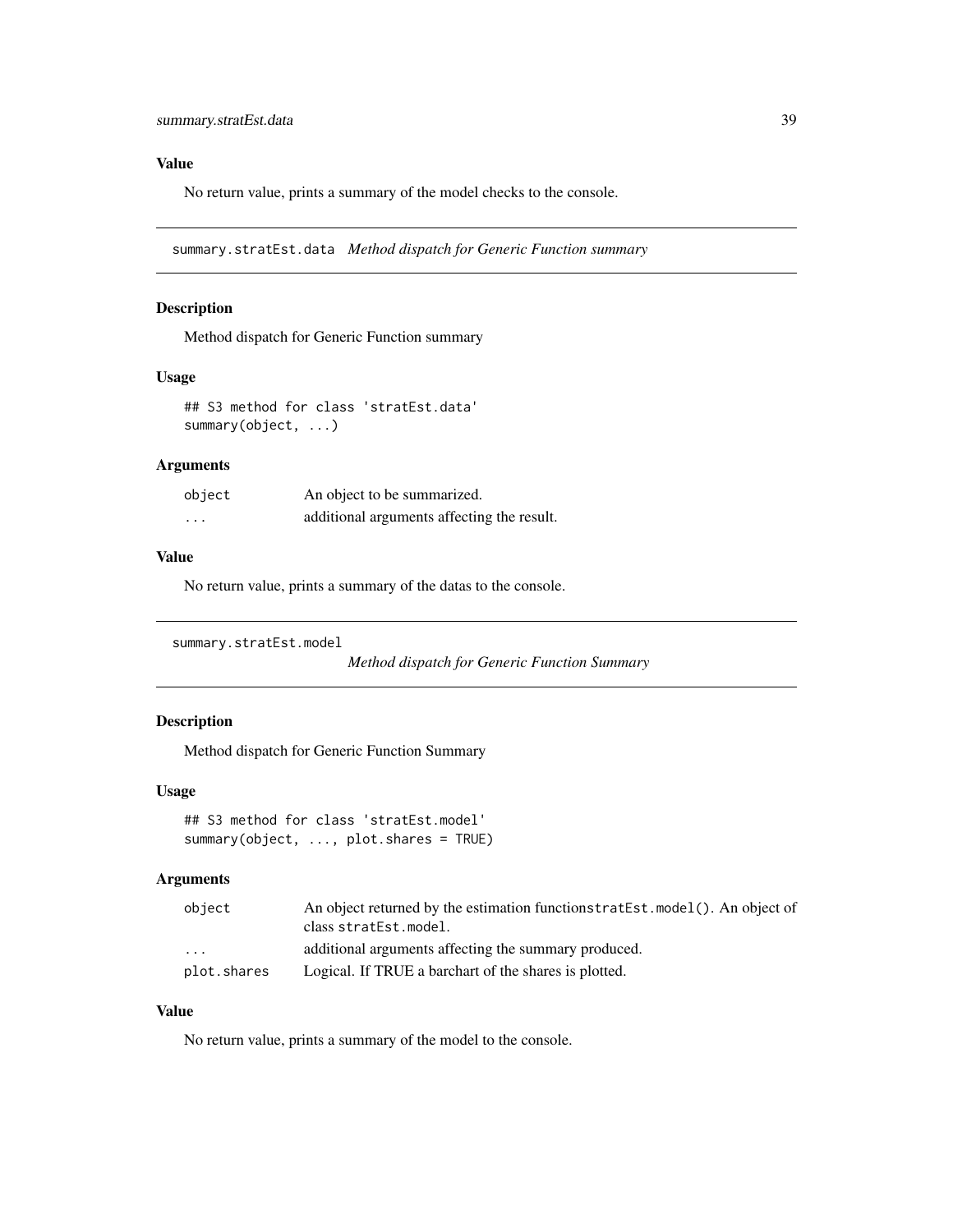#### <span id="page-39-0"></span>Description

Experimental data of 72 participants playing 300 periods of the rock-paper-scissors game in matching groups of six.

#### Usage

data(WXZ2014)

#### Format

A data.frame with 21.600 rows and 6 variables:

id Variable which identifies the participant.

game The identifier of the game.

period The period within the game.

choice A factor with three levels which indicates if the player chooses rock, paper or scissors.

other\_choice A factor with three levels which indicates if the other player chooses rock, paper or scissors.

result A factor with three levels which indicates if the result for the player.

#### References

Wang Z, Xu B, Zhou HJ (2014). "Social Cycling and Conditional Responses in the Rock-Paper-Scissors Game." *Scientific Reports*, 4(1), 2045-2322.